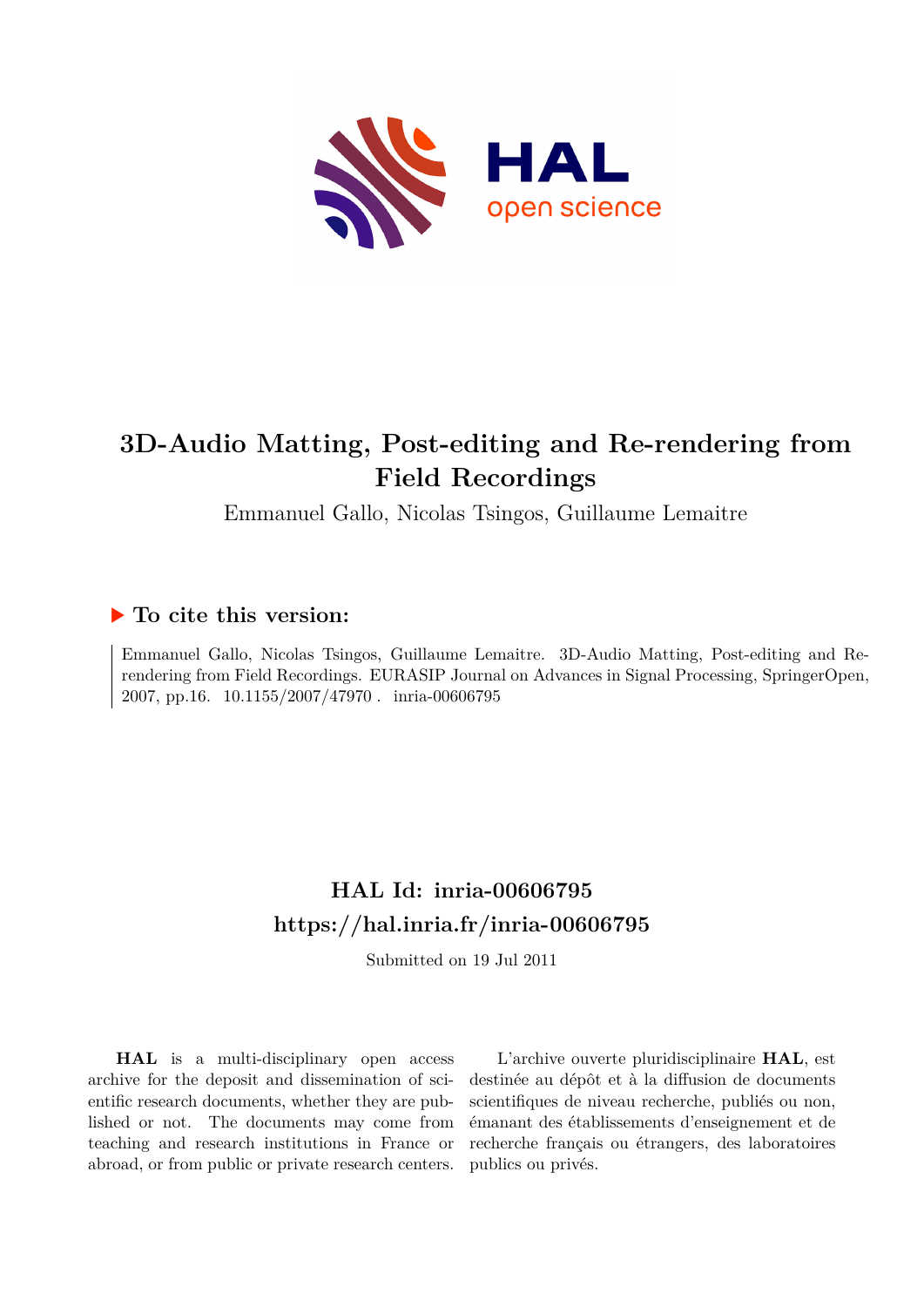# **3D-Audio Matting, Post-editing and Re-rendering from Field Recordings**

Emmanuel Gallo<sup>1,2</sup>, Nicolas Tsingos<sup>1</sup> and Guillaume Lemaitre<sup>1</sup> <sup>1</sup>REVES/INRIA and <sup>2</sup>CSTB, Sophia-Antipolis, France<sup>∗</sup>



Figure 1: Left: We use multiple arbitrarily positioned microphones (circled in yellow) to simultaneously record real-world auditory environments. Middle: We analyze the recordings to extract the positions of various sound components through time. Right: This high-level representation allows for post-editing and re-rendering the acquired soundscape within generic 3D-audio rendering architectures.

# **Abstract**

We present a novel approach to real-time spatial rendering of realistic auditory environments and sound sources recorded live, in the field. Using a set of standard microphones distributed throughout a real-world environment we record the sound-field simultaneously from several locations. After spatial calibration, we segment from this set of recordings a number of auditory components, together with their location. We compare existing time-delay of arrival estimations techniques between pairs of widely-spaced microphones and introduce a novel efficient hierarchical localization algorithm. Using the high-level representation thus obtained, we can edit and re-render the acquired auditory scene over a variety of listening setups. In particular, we can move or alter the different sound sources and arbitrarily choose the listening position. We can also composite elements of different scenes together in a spatially consistent way. Our approach provides efficient rendering of complex soundscapes which would be challenging to model using discrete point sources and traditional virtual acoustics techniques. We demonstrate a wide range of possible applications for games, virtual and augmented reality and audio-visual post-production.

**Keywords:** Virtual Environments, Spatialized Sound, Audio Recording Techniques, Auditory Scene Analysis, Image-based rendering, Matting and compositing

## **1 Introduction**

While hardware capabilities allow for real-time rendering of increasingly complex environments, authoring realistic virtual audiovisual worlds is still a challenging task. This is particularly true for interactive spatial auditory scenes for which few content creation tools are available.

Current models for authoring interactive 3D-audio scenes often assume that sound is emitted by a set of monophonic point sources for which a signal has to be individually generated. In the general case, source signals cannot be completely synthesized from physics-based models and must be individually recorded, which requires enormous time and resources. Although this approach gives the user the freedom to control each source and freely navigate throughout the auditory scene, the overall result remains an approximation due to the complexity of real-world sources, limitations of microphone pick-up patterns and limitations of the simulated sound propagation models.

On the opposite end of the spectrum, spatial sound recordings which encode directional components of the sound-field can be directly used to acquire live auditory environments as a whole [44, 66]. They produce lifelike results but offer little control, if any, at the playback end. In particular, they are acquired from a single location in space, which makes them insufficient for walkthrough applications or rendering of large near-field sources. In practice, their use is mostly limited to the rendering of an overall ambiance. Besides, since no explicit position information is directly available for the sound sources, it is difficult to tightly couple such spatial recordings with matching visuals.

This paper presents a novel analysis-synthesis approach which bridges the two previous strategies. Our method builds a higherlevel spatial description of the auditory scene from a set of field recordings (Figure 1). By analyzing how different frequency components of the recordings reach the various microphones through time, it extracts both spatial information and audio content for the most significant sound events present in the acquired environment. This spatial mapping of the auditory scene can then be used for post-processing and re-rendering the original recordings. Rerendering is achieved through a frequency-dependent warping of the recordings, based on the estimated positions of several frequency subbands of the signal. Our approach makes positional

<sup>∗</sup>*{*Emmanuel.Gallo|Nicolas.Tsingos*}*@sophia.inria.fr http://www-sop.inria.fr/reves/

Guillaume Lemaitre is now with IRCAM.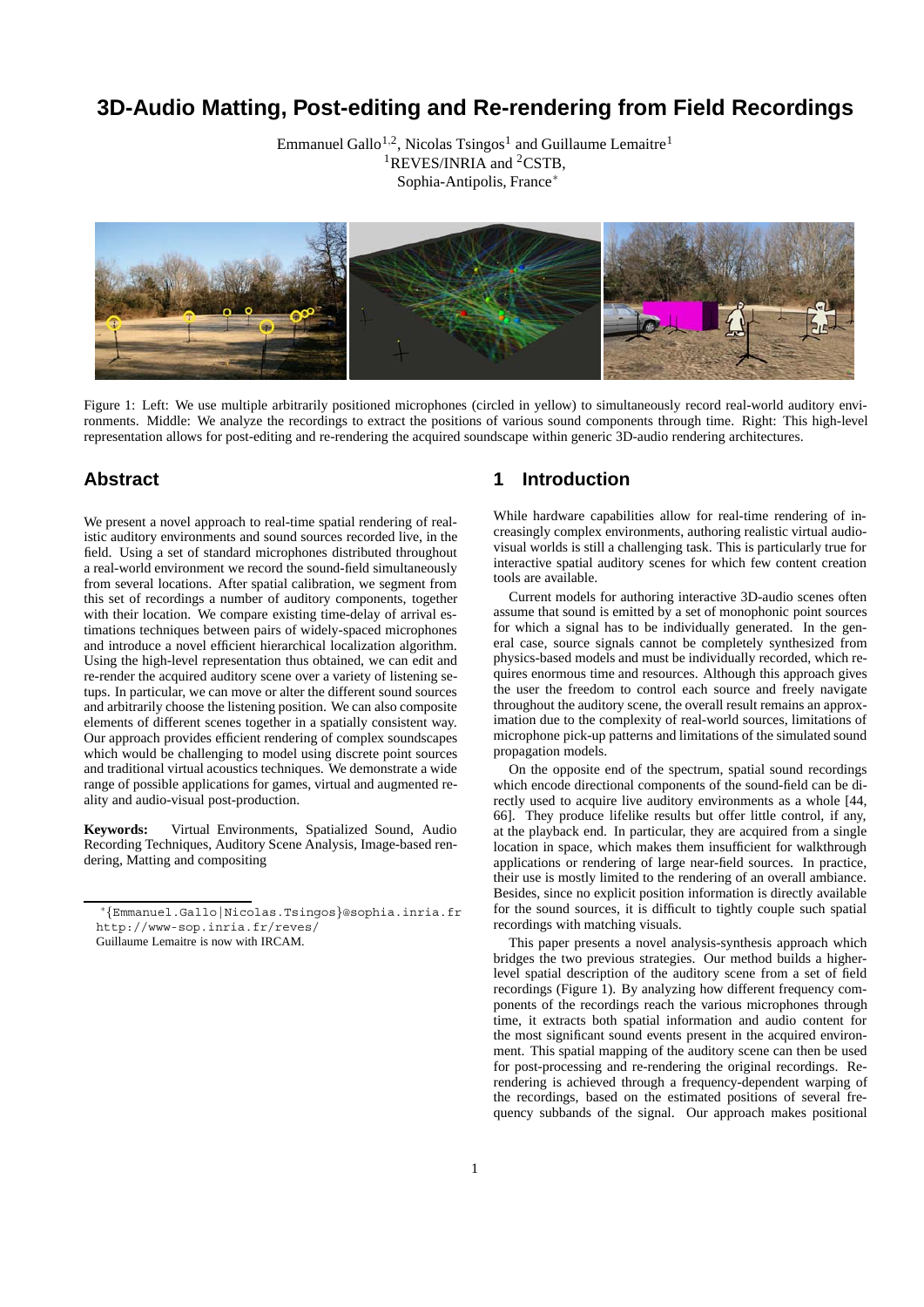information about the sound sources directly available for generic 3D-audio processing and integration with 2D or 3D visual content. It also provides a compact encoding of complex live auditory environments and captures complex propagation and reverberation effects which would be very difficult to render with the same level of realism using traditional virtual acoustics simulations.

Our work complements image-based modeling and rendering approaches in computer graphics [16, 28, 12, 5]. Moreover, similar to the *matting* and *compositing* techniques widely used in visual effects production [54], we show that the various auditory components segmented out by our approach can be pasted together to create novel and spatially consistent soundscapes. For instance, foreground sounds can be integrated in a different background ambiance.

Our technique opens many interesting possibilities for interactive 3D applications such as games, virtual/augmented reality or off-line post-production. We demonstrate its applicability to a variety of situations using different microphone setups.

# **2 Related work**

Our approach builds upon prior work in several domains including spatial audio acquisition and restitution, structure extraction from audio recordings and blind source separation. A fundamental difference between the approaches is whether they attempt to capture the spatial structure of the wavefield through mathematical or physical models or attempt to perform a higher-level auditory scene analysis to retrieve the various, perceptually meaningful, sub-components of the scene and their 3D location. The following sections give a short overview of the background most relevant to our problem.

#### **2.1 Spatial sound-field acquisition and restitution**

Processing and compositing live multi-track recordings is of course a widely used method in motion-picture audio production [73]. For instance, recording a scene from different angles with different microphones allows the sound editor to render different audio perspectives, as required by the visual action. Thus, producing synchronized sound-effects for films requires carefully planned microphone placement so that the resulting audio track perfectly matches the visual action. This is especially true since the required audio material might be recorded at different times and places, before, during and after the actual shooting of the action on stage. Usually, simultaneous monaural or stereophonic recordings of the scene are composited by hand by the sound designer or editor to yield the desired track, limiting this approach to off-line post-production. Surround recording setups (e.g., *Surround Decca Trees*) [67, 68], which historically evolved from stereo recording, can also be used for acquiring a sound-field suitable for restitution in typical cinemalike setups (e.g., 5.1-surround). However, such recordings can only be played-back directly and do not support spatial post-editing.

Other approaches, more physically and mathematically grounded, decompose the wavefield incident on the recording location on a basis of spatial harmonic functions such as spherical/cylindrical harmonics (e.g., *Ambisonics*) [25, 44, 18, 38, 46] or generalized Fourier-Bessel functions [36]. Such representations can be further manipulated and decoded over a variety of listening setups. For instance, they can be easily rotated in 3D space to follow the listener's head orientation and have been successfully used in immersive virtual reality applications. They also allow for beamforming applications, where sounds emanating from any specified direction can be further isolated and manipulated. However, these techniques are practical mostly for low order decompositions (order 2 already requiring 9 audio channels) and, in return, suffer from limited directional accuracy [31]. Most of them also require specific microphones [2, 48, 66, 37] which are not widely available and whose bandwidth usually drops when the spatial resolution increases. Hence, higher-order microphones do not usually deliver production-grade audio quality, maybe with the exception of *Trinnov's SRP* system [37] (www.trinnov.com) which uses regular studio microphones but is dedicated to 5.1-surround restitution. Finally, a common limitation of these approaches is that they use coincident recordings which are not suited to rendering walkthroughs in larger environments.

Closely related to the previous approach is wave-field synthesis/holophony [9, 10]. Holophony uses the Fresnel-Kirchoff integral representation to sample the sound-field inside a region of space. Holophony could be used to acquire live environments but would require a large number of microphones to avoid aliasing problems, which would jeopardize proper localization of the reproduced sources. In practice, this approach can only capture a live auditory scene through small acoustic "windows". In contrast, while not providing a physically-accurate reconstruction of the sound-field, our approach can provide stable localization cues regardless of the frequency and number of microphones.

Finally, some authors, inspired from work in computer graphics and vision, proposed a dense sampling and interpolation of the *plenacoustic function* [3, 20] in the manner of *lumigraphs* [26, 39, 12, 5]. However, these approaches remain mostly theoretical due to the required spatial density of recordings. Such interpolation approaches have also been applied to measurement and rendering of reverberation filters [53, 27]. Our approach follows the idea of acquiring the plenacoustic function using only a sparse sampling and then warping between this samples interactively, e.g., during a walkthrough. In this sense, it could be seen as an "unstructured plenacoustic rendering".

## **2.2 High-level auditory scene analysis**

A second large family of approaches aims at identifying and manipulating the components of the sound-field at a higher-level by performing auditory scene analysis [11]. This usually involves extracting spatial information about the sound sources and segmenting out their respective content.

#### **Spatial feature extraction and restitution**

Some approaches extract spatial features such as binaural cues (interaural time-difference, interaural level difference, interaural correlation) in several frequency subbands of stereo or surround recordings. A major application of these techniques is efficient multi-channel audio compression [8, 23] by applying the previously extracted binaural cues to a monophonic down-mix of the original content. However, extracting binaural cues from recordings requires an implicit knowledge of the restitution system.

Similar principles have also been applied to flexible rendering of directional reverberation effects [47] and analysis of room responses [46] by extracting direction of arrival information from coincident or near-coincident microphone arrays [55].

This paper generalizes these approaches to multi-channel field recordings using arbitrary microphone setups and no *a priori* knowledge of the restitution system. We propose a direct extraction of the 3D position of the sound sources rather than binaural cues or direction of arrival.

#### **Blind source separation**

Another large area of related research is blind source separation (BSS) which aims at separating the various sources from one or several mixtures under various mixing models [71, 52]. Most recent BSS approaches rely on a sparse signal representation in some space of basis functions which minimizes the probability that a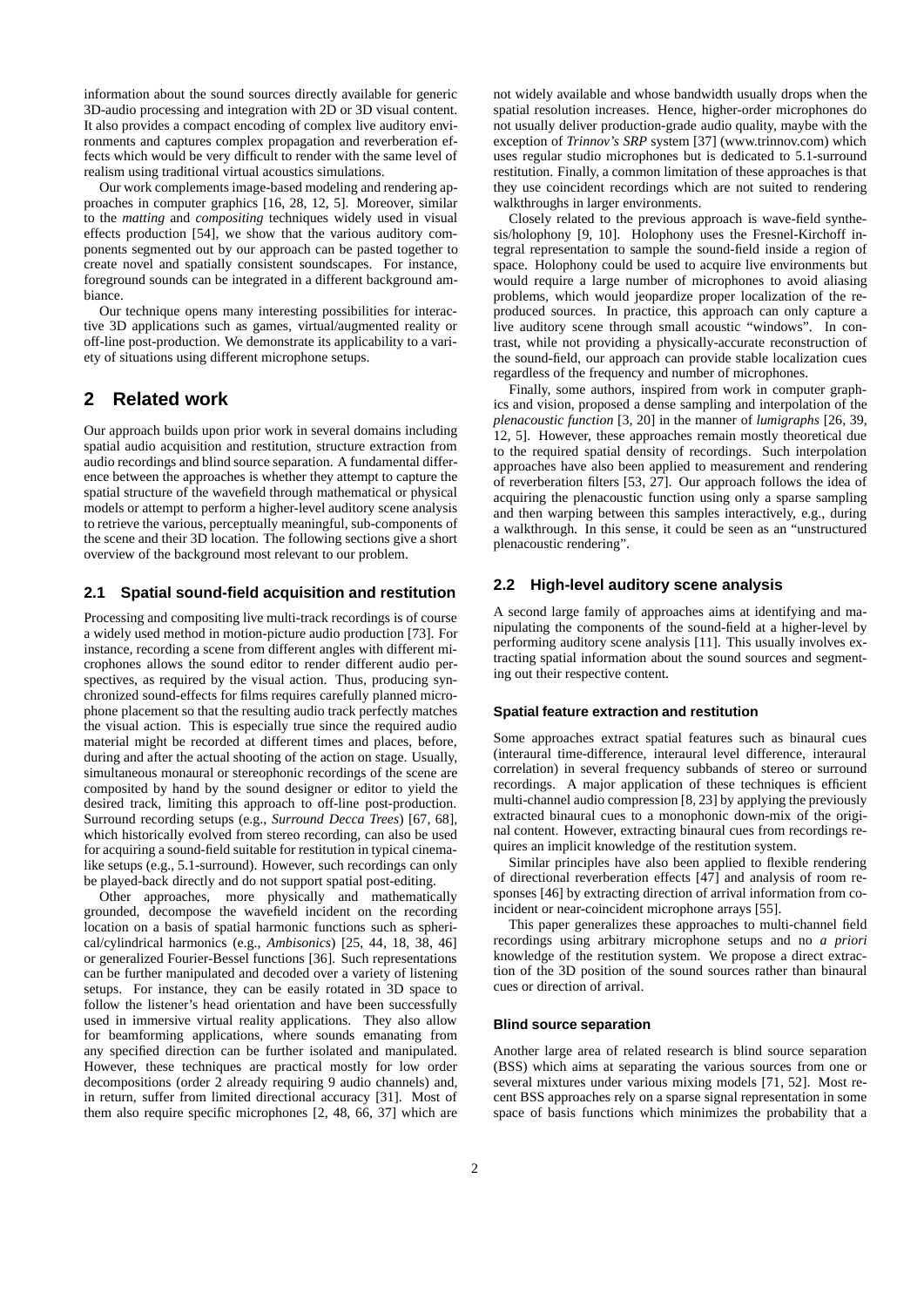

Figure 2: Overview of our pipeline. In an off-line phase, we first analyze multi-track recordings of a real-world environment to extract the location of various frequency subcomponents through time. At run-time, we aggregate these estimates into a target number of clustered sound sources for which we reconstruct a corresponding signal. These sources can then be freely post-edited and re-rendered.

high-energy coefficient at any time-instant belongs to more than one source [58]. Some work has shown that such sparse coding does exists at the cortex level for sensory coding [41]. Several techniques have been proposed such as independent component analysis (ICA) [17, 63] or the more recent *DUET* technique [32, 74] which can extract several sources from a stereophonic signal by building an inter-channel delay/amplitude histogram in Fourier frequency domain. In this aspect, it closely resembles the aforementioned binaural cue coding approach. However, most BSS approaches do not separate sources based on spatial cues, but directly solve for the different source signals assuming *a priori* mixing models which are often simple. Our context would be very challenging for such techniques which might require knowing the number of sources to extract in advance, or need more sensors than sources in order to explicitly separate the desired signals. In practice, most auditory BSS techniques are devoted to separation of speech signals for telecommunication applications but other audio applications include upmixing from stereo to 5.1 surround formats [6].

In this work, however, our primary goal is not to finely segment each source present in the recorded mixtures but rather to extract enough spatial information so that we can modify and re-render the acquired environment while preserving most of its original content. Closer in spirit, the DUET technique has also been used for audio interpolation [57]. Using a pair of closely spaced microphones, the authors apply DUET to re-render the scene at arbitrary locations along the line passing through the microphones. The present work extends this approach to arbitrary microphone arrays and rerendering at any 3D location in space.

# **3 Overview**

We present a novel acquisition and 3D-audio rendering pipeline for modeling and processing realistic virtual auditory environments from real-world recordings.

We propose to record a real-world soundscape using arbitrarily placed omnidirectional microphones in order to get a good acoustic sampling from a variety of locations within the environment. Contrary to most related approaches, we use widely-spaced microphone arrays. Any studio microphones can be used for this purpose, which makes the approach well suited to production environments. We also propose an image-based calibration strategy making the approach practical for field applications. The obtained set of recordings is analyzed in an off-line pre-processing step in order to segment various auditory components and associate them with the position in space from which they were emitted. To compute this spatial mapping, we split the signal into short time-frames and a set of frequency subbands. We then use classical time-difference of arrival techniques between all pairs of microphones to retrieve a position for each subband at each time-frame. We evaluate the performance of existing approaches in our context and present an improved hierarchical source localization technique from the obtained time-differences.

This high-level representation allows for flexible and efficient on-line re-rendering of the acquired scene, independent of the restitution system. At run-time during an interactive simulation, we use the previously computed spatial mapping to properly warp the original recordings when the virtual listener moves throughout the environment. With an additional clustering step, we recombine frequency subbands emitted from neighboring locations and segment spatially-consistent sound events. This allows us to select and postedit subsets of the acquired auditory environment. Finally the location of the clusters is used for spatial audio restitution within standard 3D-audio APIs.

Figure 2 shows an overview of our pipeline. Sections 4, 5 and 6 describe our acquisition and spatial analysis phase in more detail. Section 7 presents the on-line spatial audio resynthesis based on the previously obtained spatial mapping of the auditory scene. Finally, Section 8 describes several applications of our approach to realistic rendering, post-editing and compositing of real-world soundscapes.

# **4 Recording setup and calibration**

We acquire real-world soundscapes using a number of omnidirectional microphones and a multi-channel recording interface connected to a laptop computer. In our examples, we used up to 8 identical *AudioTechnica AT3032* microphones and a *Presonus Firepod* firewire interface running on batteries. The microphones can be arbitrarily positioned in the environment. Section 8 shows various possible setups. To produce the best results, the microphones should be placed so as to provide a compromise between the signalto-noise ratio of the significant sources and spatial coverage.

In order to extract correct spatial information from the recordings, it is necessary to first retrieve the 3D locations of the microphones. Maximum-likelihood autocalibration methods could be used based on the existence of pre-defined source signals in the scene [50], for which the time-of-arrival (TOA) to each microphone has to be determined. However, it is not always possible to introduce calibration signals at a proper level in the environment. Hence, in noisy environments obtaining the required TOAs might be difficult, if not impossible. Rather, we use an image-based technique from photographs which ensures fast and convenient acquisition on location, not requiring any physical measurements or homing device. Moreover, since it is not based on acoustic measurements, it is not subject to background noise and is likely to produce better results. We use REALVIZ *ImageModeler* (www.realviz.com) to extract the 3D locations from a small set of photographs (4 to 8 in our test examples) taken from several angles, but any standard algorithm can be applied for this step [24]. To facilitate the process we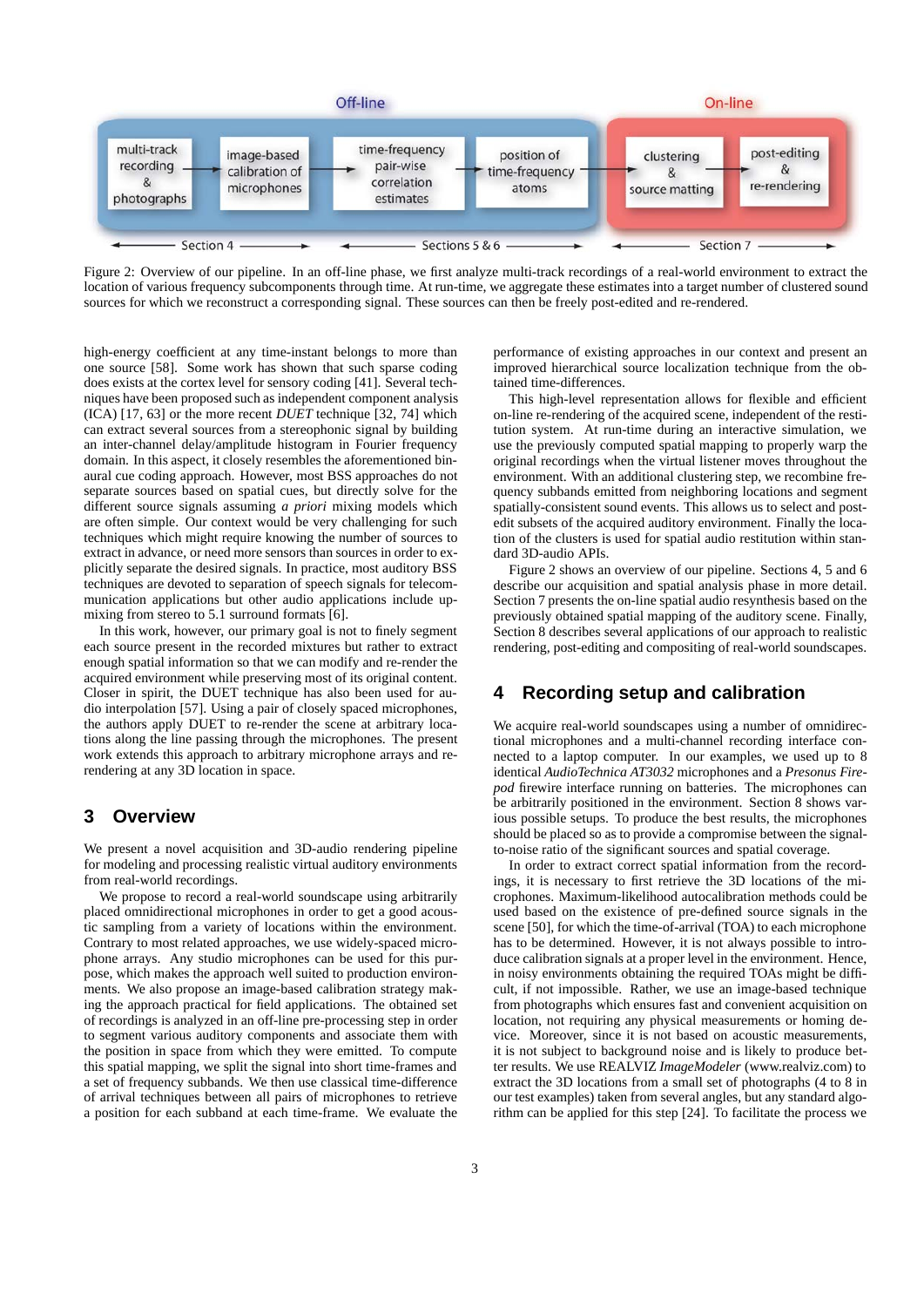

Figure 3: We retrieve the position of the microphones from several photographs of the setup using a commercial image-based modeling tool. In this picture, we show four views of a recording setup, position of the markers and the triangulation process yielding the locations of the microphone capsules.

place colored markers (tape or balls of modeling clay) on the microphones, as close as possible to the actual location of the capsule, and on the microphone stands. Additional markers can also be placed throughout the environment to obtain more input data for calibration. The only constraint is to provide a number of non-coplanar calibration points to avoid degenerate cases in the process. In our test examples, the accuracy of the obtained microphone locations was of the order of one centimeter. Image-based calibration of the recording setup is a key aspect of our approach since it allows for treating complex field recording situations such as the one depicted in Figure 3 where microphones stands are placed on large irregular rocks on a seashore.

# **5 Propagation model and assumptions for source matting**

From the *M* recorded signals, our final goal is to localize and rerender a number *J* of *representative sources* which offer a good perceptual reconstruction of the original soundscape captured by the microphone array. Our approach is based on two main assumptions.

First, we consider that the recorded sources can be represented as point emitters and assume an ideal anechoic propagation model. In this case, the mixture  $x_m(t)$  of *N* sources  $s_1(t),...,s_n(t)$  recorded by the *mth* microphone can be expressed as:

$$
x_m(t) = \sum_{n=1}^{N} a_{mn}(t)s_n(t - \delta_{mn}(t)),
$$
 (1)

where parameters  $a_{mn}(t)$  and  $\delta_{mn}(t)$  are the attenuation coefficients and time-delays associated with the  $n<sup>th</sup>$  source and the  $m<sup>th</sup>$  microphone.

Second, since our environments contain more than one active source simultaneously, we consider *K* frequency subbands,  $K \geq$ *J*, as the basic components we wish to position in space at each time-frame (Figure  $\overline{5}$  (a)). We choose to use non-overlapping frequency subbands uniformly defined on a Bark scale [49] to provide a more psycho-acoustically relevant subdivision of the audible spectrum (in our examples, we experimented with 1 to 32 subbands).

In frequency domain, the signal  $x_m$  filtered in the  $k^{th}$  Bark band can be expressed at each time-frame as:

$$
Y_{km}(z) = W_k(z) \sum_{t=1}^{T} x_m(t) e^{-j(2\pi z t/T)} = W_k(z) X_m(z), \quad (2)
$$

where

$$
W_k(f) = \begin{cases} 1 & \frac{25k}{K} < Bark(f) < \frac{25(k+1)}{K} \\ 0 & \text{otherwise} \end{cases} \tag{3}
$$

$$
Bark(f) = 13atan(\frac{0.76f}{1000}) + 3.5atan(\frac{f^2}{7500^2}),
$$
 (4)

 $f = z/Zf_s$  is the frequency in Hertz,  $f_s$  is the sampling rate and  $X_m(z)$  is the 2*Z*-point Fourier transform of  $x_m(t)$ . We typically record our live signals using 24-bit quantization and  $f_s = 44.1KHz$ . The subband signals are computed using  $Z = 512$  with a Hanning window and 50% overlap before storing them back into timedomain for later use.

At each time-frame, we construct a new representation for the captured soundfield at an arbitrary listening point as:

$$
\hat{x}(t) \approx \sum_{j=1}^{J} \sum_{k=1}^{K} \hat{\alpha}_{km}^{j} y_{km}(t + \hat{\delta}_{km}), \forall m
$$
\n(5)

where  $y_{km}(t)$  is the inverse Fourier transform of  $Y_{km}(z)$ ,  $\hat{\alpha}_{km}^{j}$  and  $\hat{\delta}_{km}$  are correction terms for attenuation and time-delay derived from the estimated positions of the different subbands. The term  $\hat{\alpha}_{km}^j$  also includes a matting coefficient representing how much energy within each frequency subband should belong to to each representative source. In this sense, it shares some similarity with the *time-frequency masking* approach of [74].

The obtained representation can be made to match the acquired environment if  $K \geq N$  and if, following a sparse coding hypothesis, we further assume that the contents of each frequency subband belong to a single source at each time-frame. This hypothesis is usually referred to as *W-disjoint orthogonality* [74] and given *N* sources  $S_1, \ldots, S_N$  in Fourier domain, it can be expressed as:

$$
S_i(z)S_j(z) = 0 \ \forall i \neq j \tag{6}
$$

When the two previous conditions are not satisfied, the representative sources will correspond to a mixture of the original sources and Equ. 5 will lead to a less accurate approximation.

# **6 Spatial mapping of the auditory scene**

In this step of our pipeline, we analyze the recordings in order to produce a high-level representation of the captured soundscape. This high-level representation is a mapping, global to the scene, between different frequency subbands of the recordings and positions in space from which they were emitted (Figure 5).

Following our previous assumptions, we consider each frequency subband as a unique point source for which a single position has to be determined. Localization of a sound source from a set of audio recordings, using a single-propagation-path model, is a well studied problem with major applications in robotics, people tracking and sensing, teleconferencing (e.g, automatic camera steering) and defense. Approaches rely either on time-difference of arrival (TDOA) estimates [1, 34, 30], high-resolution spectral estimation (e.g., MUSIC) [64, 35] or steered response power using a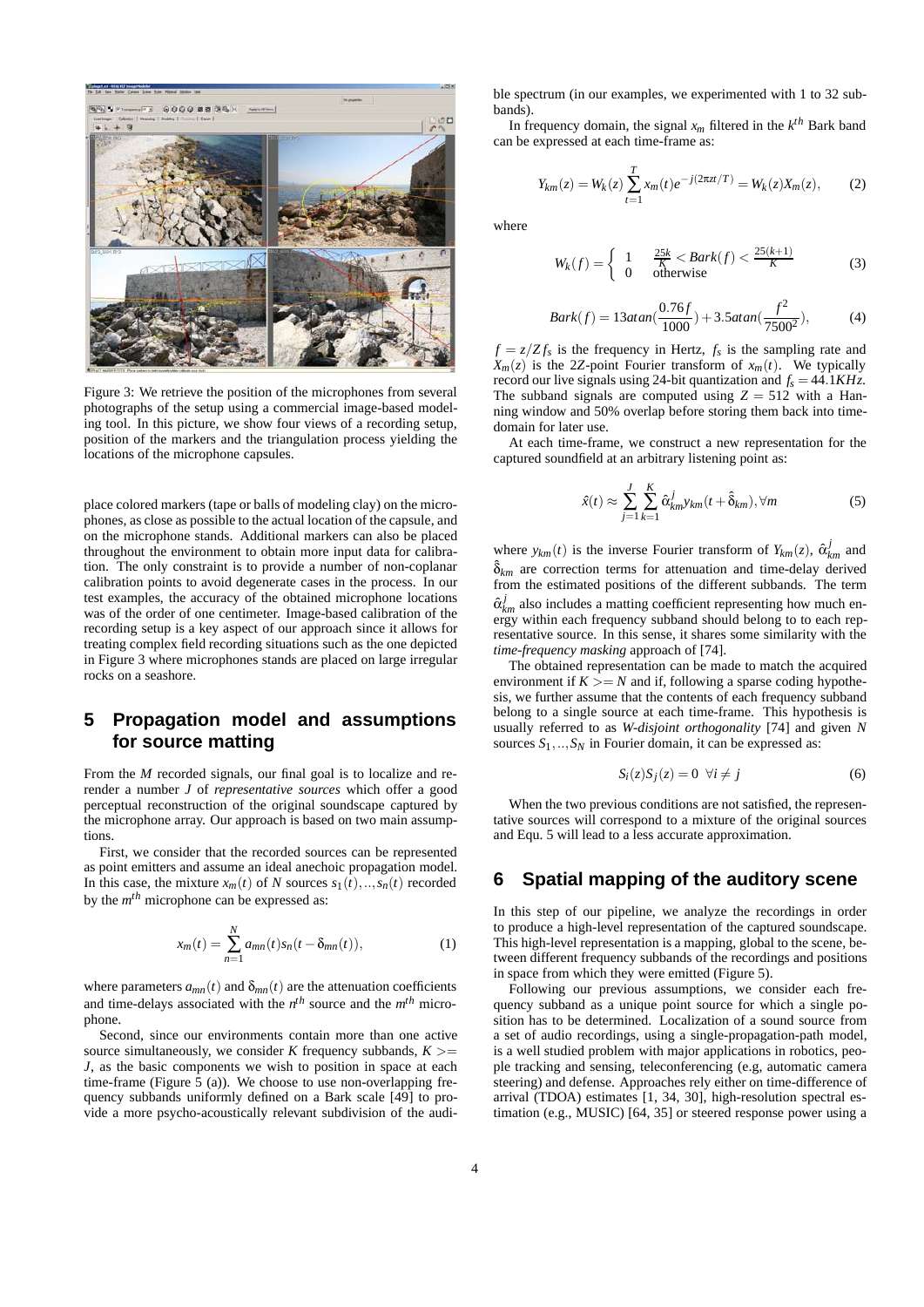

Figure 4: Overview of the analysis algorithm used to construct a spatial mapping for the acquired soundscapes.



Figure 5: Illustration of the construction of the global spatial mapping for the captured sound-field. (a) At each time-frame, we split the signals recorded by each microphone into the same set of frequency subbands. (b) Based on time-difference of arrival estimation between all pairs of recordings, we sample all corresponding hyperbolic loci to obtain a position estimate for the considered subband. (c) Position estimates for all subbands at the considered time-frame (shown as colored spheres).

beamforming strategy [19, 14, 51]. In our case, the use of freely positioned microphones, which may be widely spaced, prevents from using a beamforming strategy. Besides, such an approach would only lead to direction of arrival information and not a 3D position (unless several beamforming arrays were used simultaneously). In our context, we chose to use a TDOA strategy to determine the location of the various auditory events. Since we do not know the directivity of the sound sources nor the response of the microphones, localization based on level difference cannot be applied.

Figure 4 details the various stage of our source localization pipeline.

#### **6.1 Time-frequency correlation analysis**

Analysis of the recordings is done on a frame by frame basis using short time-windows (typically 20ms long or 1024 samples at CD quality). For a given source position and a given pair of microphones, the propagation delay from the source to the microphones generates a measurable time-difference of arrival. The set of points which generate the same TDOA defines an hyperboloid surface in 3D (or an hyperbola in 2D) which foci are the locations of the two microphones (Figure 5 (b)).

In our case, we estimate the TDOAs,  $\hat{\tau}_{mn}$ , between pairs of microphones  $\langle m, n \rangle$  in each frequency subband *k* using standard generalized cross-correlation (GCC) techniques in frequency domain [34, 56, 15]:

$$
\hat{\tau}_{mn} = \arg\max_{\tau} GCC_{mn}(\tau), \tag{7}
$$

where the GCC function is defined as:

$$
GCC_{nm}(\tau) = \sum_{z=1}^{Z} \Psi_{nm}(z) E\left\{ Y_{kn}(z) Y_{km}^*(z) \right\} e^{j(2\pi \tau z/Z)}.
$$
 (8)

 $Y_{kn}$  and  $Y_{km}$  are the 2*Z*-point Fourier transforms of the subband signals (see Eq. 2),  $E\left\{Y_{kn}(z)Y_{km}^*(z)\right\}$  is the cross spectrum and *.*\* denotes the complex conjugate operator.

For the weighting function,  $\psi$ , we use the PHAT weighting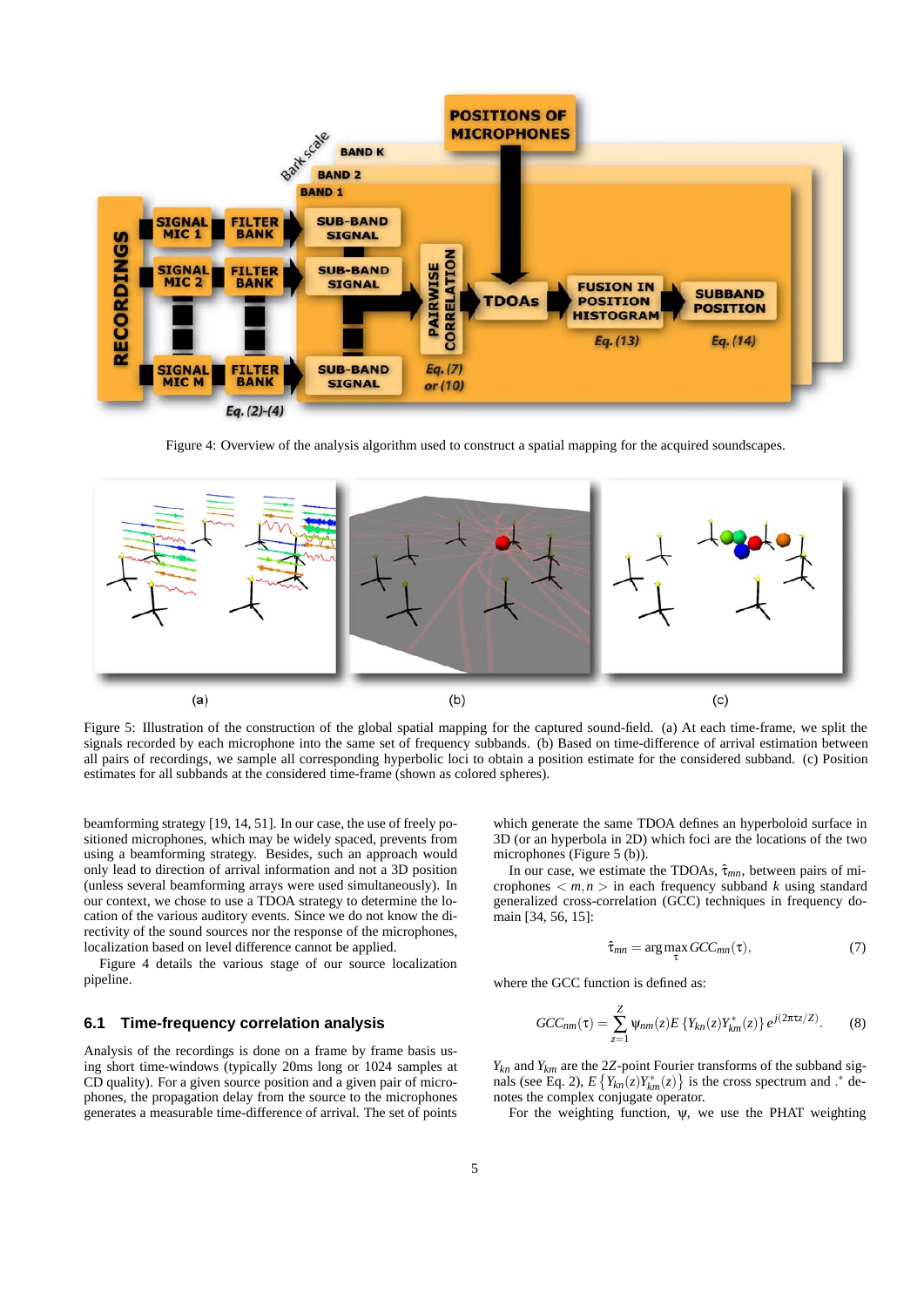which was shown to give better results in reverberant environments [15]:

$$
\Psi_{mn}(z) = \frac{1}{|Y_n(z)Y_m^*(z)|} \tag{9}
$$

Note that phase differences computed directly on the Fourier transforms, e.g. as used in the DUET technique [32, 74], cannot be applied in our framework since our microphones are widely spaced.

We also experimented with an alternative approach based on the average magnitude difference function (AMDF) [46, 13]. The TDOAs are then given as:

$$
\hat{\tau}_{nm} = \underset{\tau}{\arg\min} \, AMDF_{nm}(\tau), \tag{10}
$$

where the AMDF function is defined as:

$$
AMDF_{nm}(\tau) = \frac{1}{Z} \sum_{z=1}^{Z} |y_{kn}(\tau) - y_{km}(k+\tau)|
$$
 (11)

We compute the cross-correlation using vectors of 8192 samples (185 ms at 44.1KHz). For each time-frame, we search the highest correlation peaks (or lowest AMDF values) between pairs of recordings in the time-window defined by the spacing between the corresponding couple of microphones. The corresponding timedelay is then chosen as the TDOA between the two microphones for the considered time-frame.

In terms of efficiency, the complexity of AMDF-based TDOA estimation (roughly  $O(n^2)$  in the number *n* of time-domain samples) makes it unpractical for large time-delays. In our test-cases, running on a *Pentium4 Xeon* 3.2GHz processor, AMDF-based TDOA estimations required about 47 s. per subband for one second of input audio data (using 8 recordings, i.e., 28 possible pairs of microphones). In comparison, GCC-based TDOA estimations require only 0.83 s. per subband for each second of recording.

As can be seen in Figure 8, both approaches resulted in comparable subband localization performance and we found both approaches to perform reasonably well in all our test cases. In more reverberant environments, an alternative approach could be the adaptive eigenvalue decomposition [30]. From a perceptual point-of-view, listening to virtual re-renderings, we found that the AMDF-based approach lead to reduced artifacts, which seems to indicate that subband locations are more perceptually valid in this case. However, validation of this aspect would require a more thorough perceptual study.

#### **6.2 Position estimation**

From the TDOA estimates, several techniques can be used to estimate the location of the actual sound source. For instance, it can be calculated in a least-square sense by solving a system of equations [30] or by aggregating all estimates into a probability distribution function [60, 1]. Solving for possible positions in a least-square sense lead to large errors in our case, mainly due to the presence of multiple sources, several local maxima for each frequency subband resulting in an averaged localization. Rather, we choose the latter solution and compute a histogram corresponding to the probability distribution function by sampling it on a spatial grid (Figure 6) whose size is defined according to the extent of the auditory environment we want to capture (in our various examples, the grid covered areas ranging from 25 to 400  $\mathrm{m}^2$ ). We then pick the maximum value in the histogram to obtain the position of the subband.

For each cell in the grid, we sum a weighted contribution of the distance function  $D_{ij}(\mathbf{x})$  to the hyperboloid defined by the TDOA for each pair of microphones  $\langle i, j \rangle$ :

$$
D_{ij}(\mathbf{x}) = |(||M_i - \mathbf{x}|| - ||M_j - \mathbf{x}||) - DDOA_{ij}|,
$$
 (12)



Figure 6: (a) A 2D probability histogram for source location obtained by sampling a weighted sum of hyperbolas corresponding to the time-difference of arrival to all microphone pairs (shown in blue). We pick the maximum value (in red) in the histogram as the location of the frequency band at each frame. (b) A cut through a 3D histogram of the same situation obtained by sampling hyperboloid surfaces on a 3D grid.

where  $M_i$  resp.  $M_j$  is the position of microphone *i* resp. *j*, **x** is the center of the cell and  $DDOA_{ij} = TDOA_{ij}/c$  is the signed distancedifference obtained from the calculated TDOA (in seconds) and the speed of sound *c*.

The final histogram value in each cell is then obtained as :

$$
H(\mathbf{x}) = \sum_{ij} \left[ \frac{e^{(\gamma(1-D_{ij}(\mathbf{x})))}}{e^{\gamma}} (1 - DDOA_{ij}/||M_i - M_j||) \right]
$$
  
if  $D_{ij}(\mathbf{x}) < 1$ , 0 otherwise ]. (13)

The exponentially decreasing function controls the "width" of the hyperboloid and provides a tradeoff between localization accuracy and robustness to noise in the TDOA estimates. In our examples, we use  $\gamma = 4$ . The second weighting term reduces the contribution of large TDOAs relative to the spacing between the pair of microphones. Such large TDOAs lead to "flat" ellipsoids contributing to a large number of neighboring cells in the histogram and resulting into less accurate position estimates [4].

The histogram is re-computed for each subband at each timeframe based on the corresponding TDOA estimates. The location of the  $k_{th}$  subband is finally chosen as the center point of the cell having the maximum value in the probability histogram (Figure 5 (c)):

$$
B_k = \arg\max_{\mathbf{x}} H(\mathbf{x})
$$
 (14)

In the case where most of the sound sources and microphones are located at similar height in a near planar configuration, the histogram can be computed on a 2D grid. This yields faster results at the expense of some error in localization. A naive calculation of the histogram at each time-frame (for a single frequency band and 8 microphones, i.e., 28 possible hyperboloids) on a  $128 \times 128$  grid requires 20 milliseconds on a *Pentium4 Xeon* 3.2GHz processor. An identical calculation in 3D requires 2.3 s. on a  $128 \times 128 \times 128$ grid. To avoid this extra computation time, we implemented a hierarchical evaluation using a quadtree or octree decomposition [61]. We recursively test only a few candidate locations (typically 16 to 64), uniformly distributed in each cell, before subdividing the cell in which the maximum of all estimates is found. Our hierarchical localization process supports real-time performance requiring only 5 ms to locate a subband in a  $512 \times 512 \times 512$  3D grid. In terms of accuracy, it was found to be comparable to the direct, nonhierarchical, evaluation at maximum resolution in our test examples.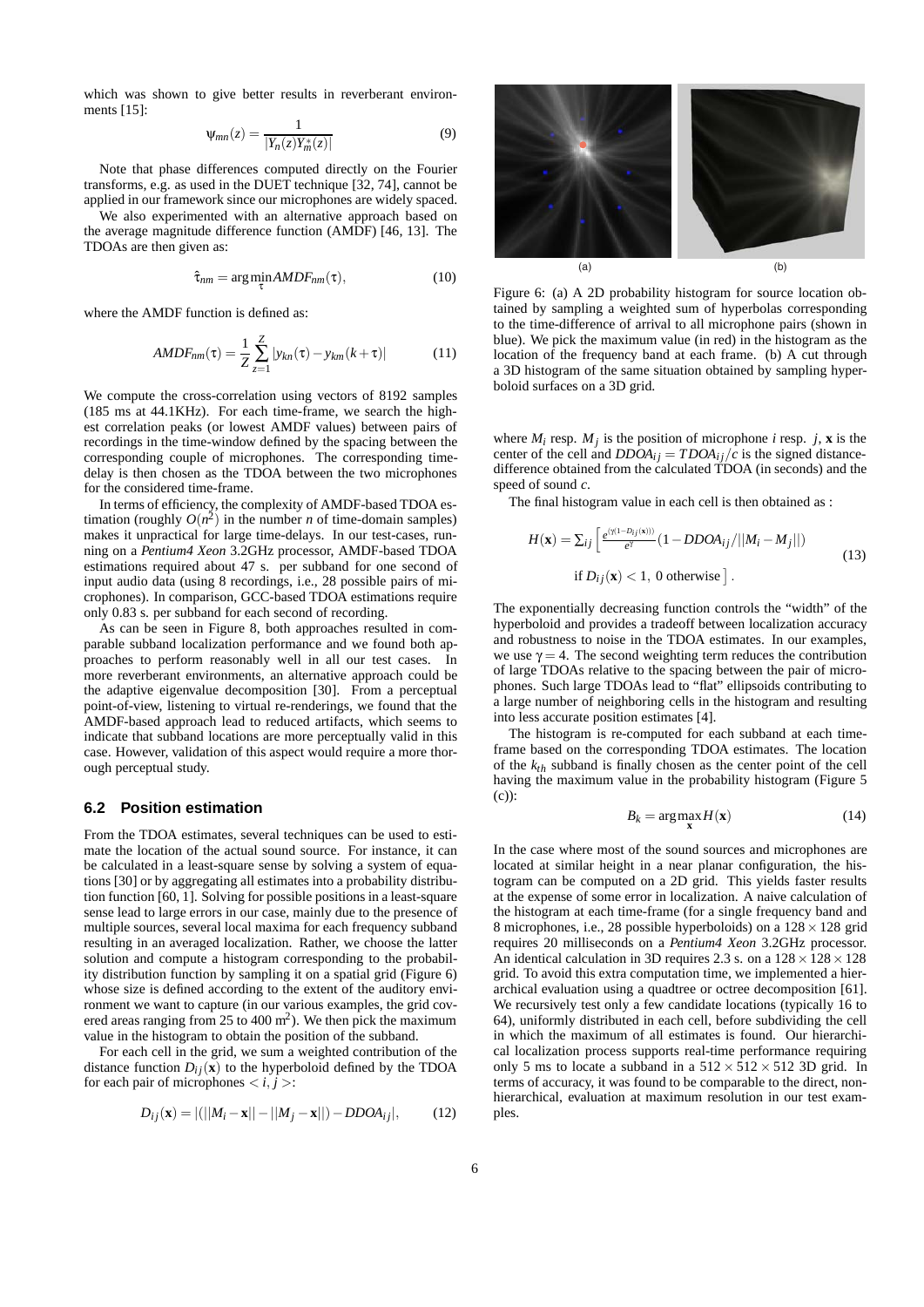

Figure 7: Indoor validation setup using 8 microphones. The 3 markers (see blue, yellow, green arrows) on the ground correspond to the location of the recorded speech signals.

#### **6.3 Indoor validation study**

To validate our approach, we conducted a test-study using 8 microphones inside a  $7m \times 3.5m \times 2.5m$  room with limited reverberation time (about 0.3 sec. at 1KHz). We recorded three people speaking while standing at locations specified by colored markers. Figure 7 depicts the corresponding setup. We first evaluated the localization accuracy for all subbands by constructing spatial energy maps of the recordings. As can be seen in Figure 8, our approach properly localizes the corresponding sources. In this case, the energy corresponds to the signal captured by a microphone located at the center of the room.

Figure 11 shows localization error over all subbands by reference to the three possible positions for the sources. Since we do not know *a priori* which subband belongs to which source, the error is simply computed, for each subband, as the minimum distance between the reconstructed location of the subband and each possible source position. Our approach achieves a maximum accuracy of one centimeter and, on average, the localization accuracy is of the order of 10 centimeters. Maximum errors are of the order of a few meters. However, listening tests exhibit no strong artefacts showing that such errors are likely to occur for frequency subbands containing very little energy. Figure 11 also shows the energy of one of the captured signals. As can be expected, the overall localization error is also correlated with the energy of the signal.

We also performed informal comparisons between reference binaural recordings and a spatial audio rendering using the obtained locations, as described in the next section. Corresponding audio files can be found at:

http://www-sop.inria.fr/reves/projects/audioMatting.

They exhibit good correspondence between the original situation and our renderings showing that we properly assign the subbands to the correct source locations at each time-frame.

# **7 3D-audio resynthesis**

The final stage of our approach is the spatial audio resynthesis. During a real-time simulation, the previously pre-computed subband positions can be used for re-rendering the acquired soundfield while changing the position of the sources and listener. A key aspect of our approach is to provide a spatial description of a realworld auditory scene in a manner independent of the auditory restitution system. The scene can thus be re-rendered by standard 3Daudio APIs: in some of our test examples, we used *DirectSound 3D* accelerated by a *CreativeLabs Audigy2 NX* soundcard and also implemented our own software binaural renderer, using head-related



Figure 8: Energy localization map for a 28s.-long audio sequence featuring 3 speakers inside a room (indicated by the three yellow crosses). Light-purple dots show the location of the 8 microphones. The top map is computed using AMDF-based TDOA estimation while the bottom map is computed using GCC-PHAT. Both maps were computed using 8 subbands and corresponding energy is integrated over the entire duration of the sequence.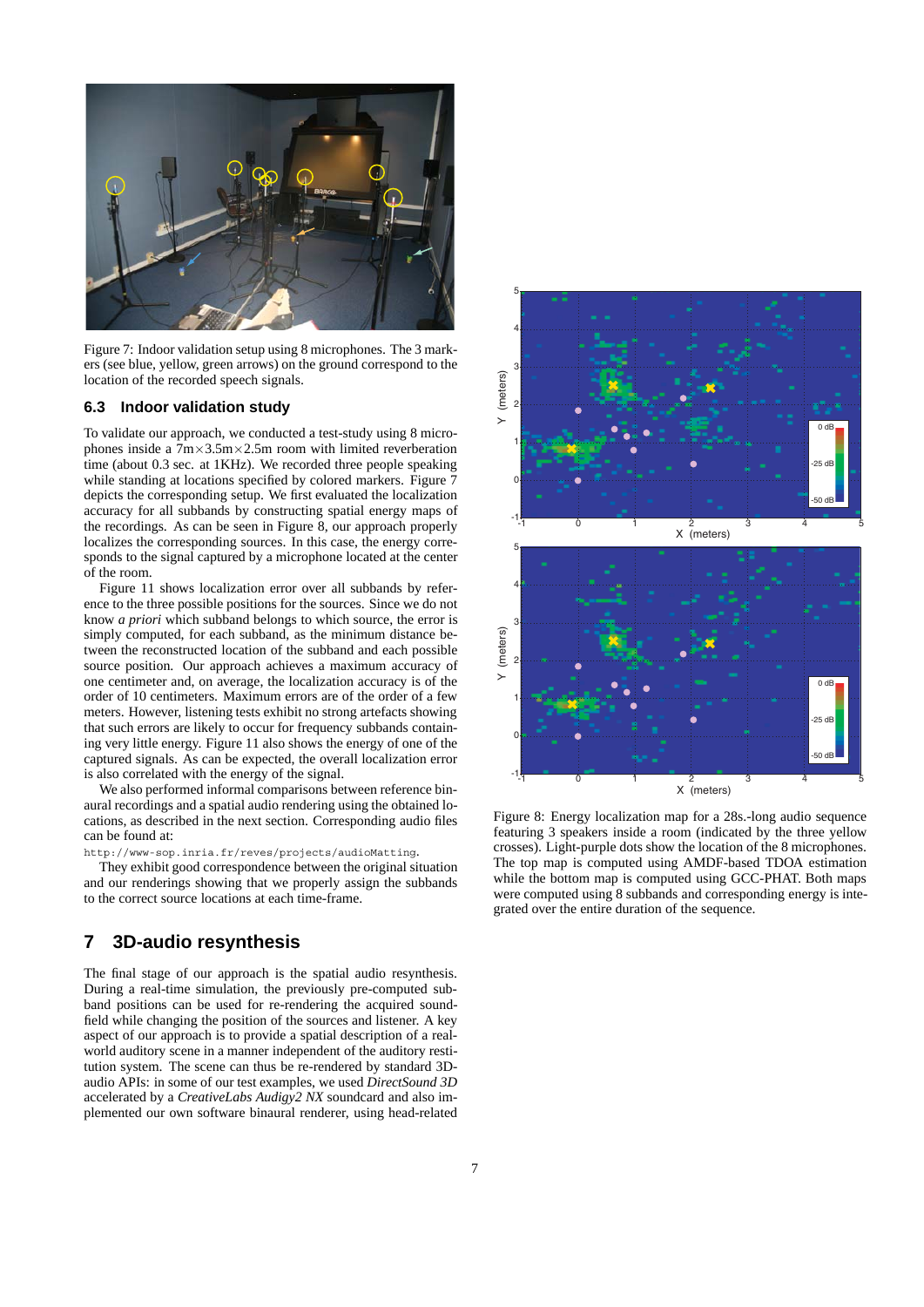transfer function (HRTF) data from the LISTEN HRTF database<sup>1</sup>.

Inspired by binaural-cue coding [23], our re-rendering algorithm can be decomposed in two steps, that we detail in the following sections:

- *•* First, as the virtual listener moves throughout the environment, we construct a *warped monophonic signal* based on the original recording of the microphone closest to the current listening position.
- *•* Second, this warped signal is spatially enhanced using 3Daudio processing based on the location of the different frequency subbands.

These two steps are carried out over small time-frames (of the same size as in the analysis stage). To avoid artefacts we use a 10% overlap to cross-fade successive synthesis frames.

#### **7.1 Warping the original recordings**

For re-rendering, a monophonic signal best matching the current location of the virtual listener relative to the various sources must be synthesized from the original recordings.

At each time-frame, we first locate the microphone closest to the location of the virtual listener. To ensure that we remain as faithful as possible to the original recording, we use the signal captured by this microphone as our reference signal  $R(t)$ .

We then split this signal into the same frequency subbands used during the off-line analysis stage. Each subband is then warped to the virtual listener location according to the pre-computed spatial mapping at the considered synthesis time-frame (Figure 9).

This warping involves correcting the propagation delay and attenuation of the reference signal for the new listening position, according to our propagation model (see Eq.1). Assuming an inverse distance attenuation for point emitters, the warped signal  $R'_i(t)$  in subband *i* is thus given as:

$$
R'_i(t) = r_1^i / r_2^i R_i(t + (\delta_1^i - \delta_2^i)),
$$
\n(15)

where  $r_1^i$ , $\delta_1^i$  are respectively the distance and propagation delay from the considered time-frequency atom to the reference microphone and  $r_2^i$ , $\delta_2^i$  are the distance and propagation delay to the new listening position.



Figure 9: In the resynthesis phase, the frequency components of the signal captured by the microphone closest to the location of the virtual listener (shown in red) is warped according to the spatial mapping pre-computed in the off-line stage.

# **7.2 Clustering for 3D-audio rendering and source matting**

To spatially enhance the previously obtained warped signals, we run an additional clustering step to aggregate subbands which might be located at nearby positions using the technique of [69]. The clustering allows to build groups of subbands which can be rendered from a single representative location and might actually belong to the same physical source in the original recordings. Thus, our final rendering stage spatializes *N* representative point sources corresponding to the *N* generated clusters, which can vary between 1 and the total number of subbands. To improve the temporal coherence of the approach we use an additional Kalman filtering step on the resulting cluster locations [33].

With each cluster we associate a weighted sum of all warped signals in each subband which depends on the Euclidean distance between the location of the subband  $B_i$  and the location of the cluster representative  $C_k$ . This defines matting coefficients  $\alpha_k$ , similar to alpha-channels in graphics [54]:

$$
\alpha(C_k, B_i) = \frac{1.0/(\varepsilon + ||C_k - B_i||)}{\sum_i \alpha(C_k, B_i)}.\tag{16}
$$

In our examples, we used  $\varepsilon = 0.1$ . Note that in order to preserve the energy distribution, these coefficients are normalized in each frequency subband.

These matting coefficients control the blending of all subbands rendered at each cluster location and help smooth the effects of localization errors. They also ensure a smoother reconstruction when sources are modified or moved around in the re-rendering phase.

The signal for each cluster  $S_k(t)$  is finally constructed as a sum of all warped subband signals  $R_i(t)$ , as described in the previous section, weighted by the matting coefficients  $\alpha(C_k, B_i)$ :

$$
S_k(t) = \sum_i \alpha(C_k, B_i) R'_i(t). \tag{17}
$$

The representative location of each cluster is used to apply the desired 3D-audio processing (e.g., HRTFs) without *a priori* knowledge of the restitution setup.

Figure 10 summarizes the complete re-rendering algorithm.

# **8 Applications and results**

Our technique opens many interesting application areas for interactive 3D applications, such as games or virtual/augmented reality, and off-line audio-visual post-production. Several example renderings demonstrating our approach can be found at the following URL:

http://www-sop.inria.fr/reves/projects/audioMatting.

### **8.1 Modeling complex sound sources**

Our approach can be used to render extended sound sources (or small soundscapes) which might be difficult to model using individual point sources because of their complex acoustic behavior. For instance, we recorded a real-world sound scene involving a car which is an extended vibrating sound radiator. Depending on the point of view around the scene, the sound changes significantly due to the relative position of the various mechanical elements (engine, exhaust, etc.) and the effects of sound propagation around the body of the car. This makes an approach using multiple recordings very interesting in order to realistically capture these effects. Unlike other techniques, such as *Ambisonics O-format* [43], our approach captures the position of the various sounding components and not only their directional aspect. In the accompanying examples, we demonstrate a re-rendering with a moving listening point of a car

<sup>1</sup>http://recherche.ircam.fr/equipes/salles/listen/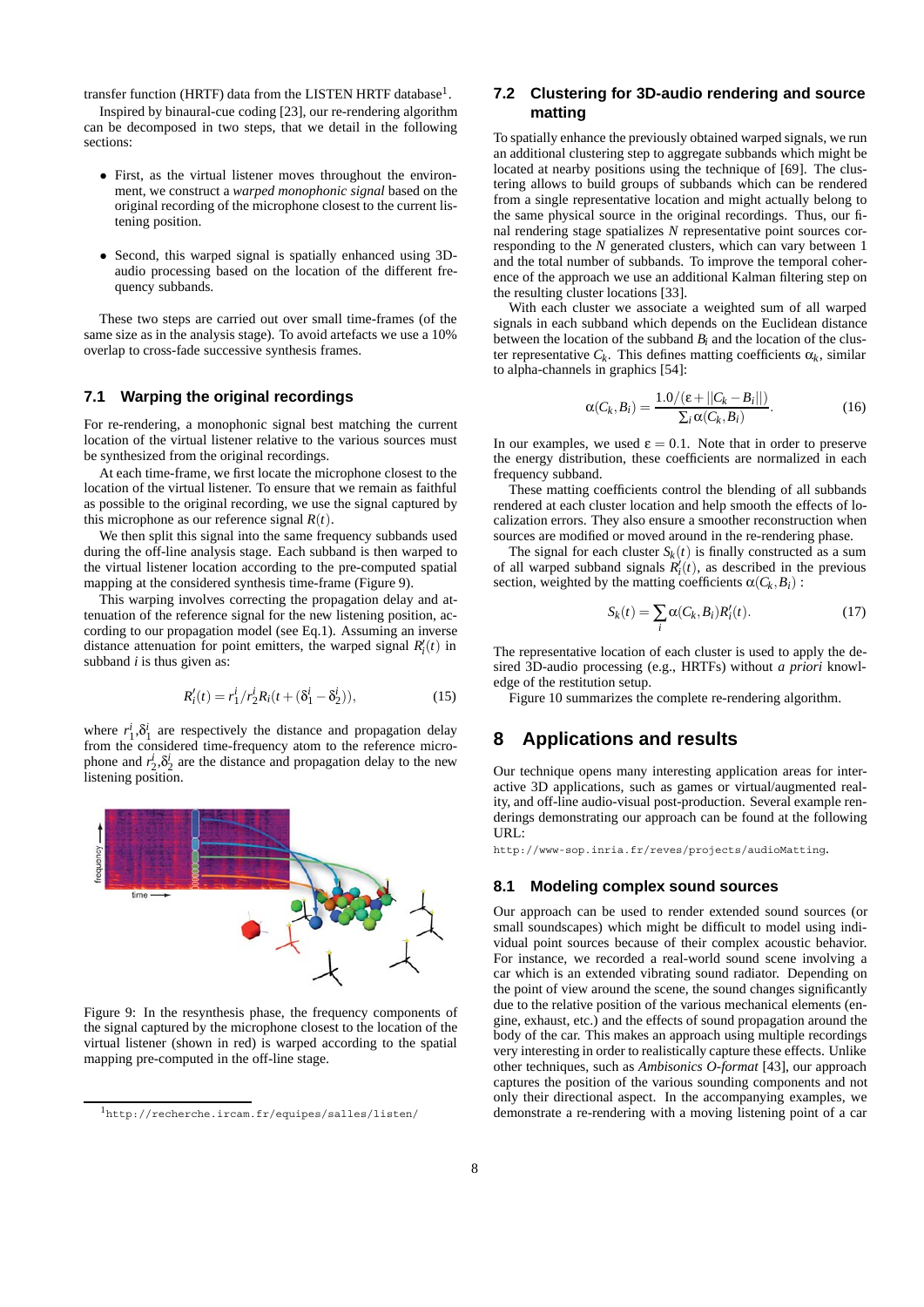

Figure 10: Overview of the synthesis algorithm used to re-render the acquired soundscape based on the previously obtained subband positions.



Figure 11: Localization error for the same audio sequence as in Figure 8. computed over 8 subbands. Averaged error over all subbands is displayed in blue, maximum error in green and minimum error in red. The top (magenta) curve represents the energy for one of the input recordings and shows its correlation with the localization error (clearly larger when the energy drops out).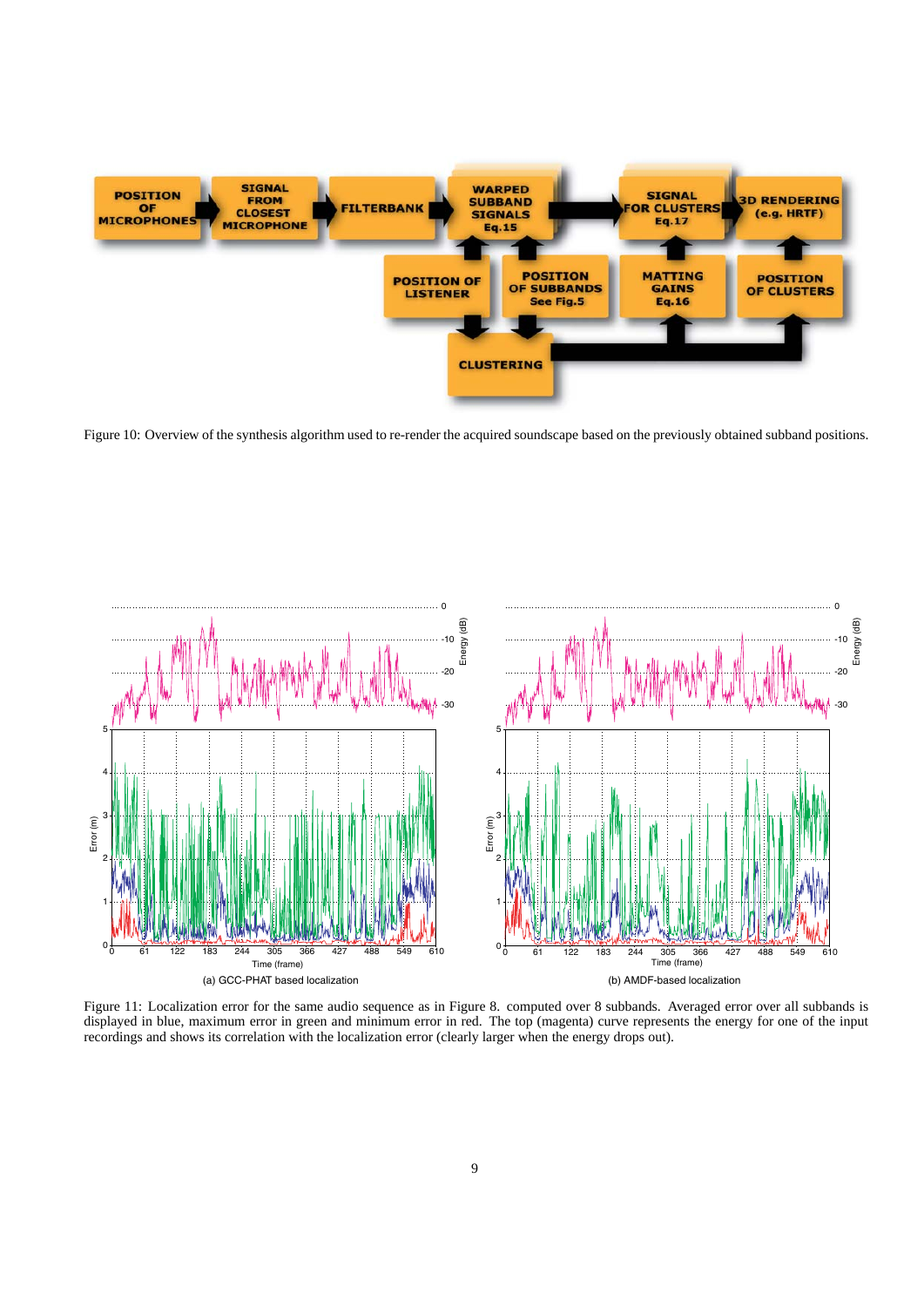scenario acquired using 8 microphones surrounding the action (Figure 12). In this case, we used 4 clusters for re-rendering. Note in the accompanying video available on-line, the realistic distance and propagation effects captured by the recordings, for instance on the door slams. Figure 13 shows a corresponding energy map clearly showing the low frequency exhaust noise localized at the rear of the car and the music from the on-board stereo audible through the driver's open window. Engine noise was localized more diffusely mainly due to interference with the music.



Figure 12: We capture an auditory environment featuring a complex sound source (car engine/exhaust, passengers talking, door slams and on-board stereo system) using 8 microphones surrounding the action.



Figure 13: Energy localization map for a 15 sec.-long recording of our car scenario featuring engine/exhaust sounds and music (on the on-board stereo system and audible through the open driverwindow). Positions were computed over 8 subbands using GCC-PHAT-based TDOA estimation. Energy is integrated over the entire duration of the input audio sequence.

#### **8.2 Spatial recording and view-interpolation**

Following binaural cue coding principles, our approach can be used to efficiently generate high-resolution surround recordings from monophonic signals. To illustrate this application we used 8 omnidirectional microphones located in a circle-like configuration about

1.2 meters in diameter (Figure 14) to record three persons talking and the surrounding ambiance (fountain, birds, etc.). Then, our preprocessing was applied to extract the location of the sources. For re-rendering, the monophonic signal of a single microphone was used and respatialized as described in Section 7.1, using 4 clusters (Figure 16). Please, refer to the accompanying video provided on the web site to evaluate the result.



Figure 14: Microphone setup used to record the fountain example. In this case the microphones are placed at the center of the action.

Another advantage of our approach is to allow for re-rendering an acquired auditory environment from various listening points. To demonstrate this approach on a larger environment, we recorded two moving speakers in a wide area (about  $15 \times 5$  meters) using the microphone configuration shown in Figure 1 (Left). The recording also features several background sounds such as traffic and roadwork noises. Figure 15 shows a corresponding spatial energy map. The two intersecting trajectories of the moving speakers are clearly visible.



Figure 15: Energy map for a recording of our moving speaker scenario. The arrows depict the trajectory of the two speakers. Energy is integrated over the entire duration of the input audio sequence. Note how the two intersecting trajectories are clearly reconstructed.

Applying our approach, we are able to re-render this auditory scene from any arbitrary viewpoint. Although the rendering is based only on the *monophonic* signal of the microphone closest to the virtual listener at each time-frame, the extracted spatial mapping allows for convincingly reproducing the motion of the sources. Note in the example video provided on the accompanying web-site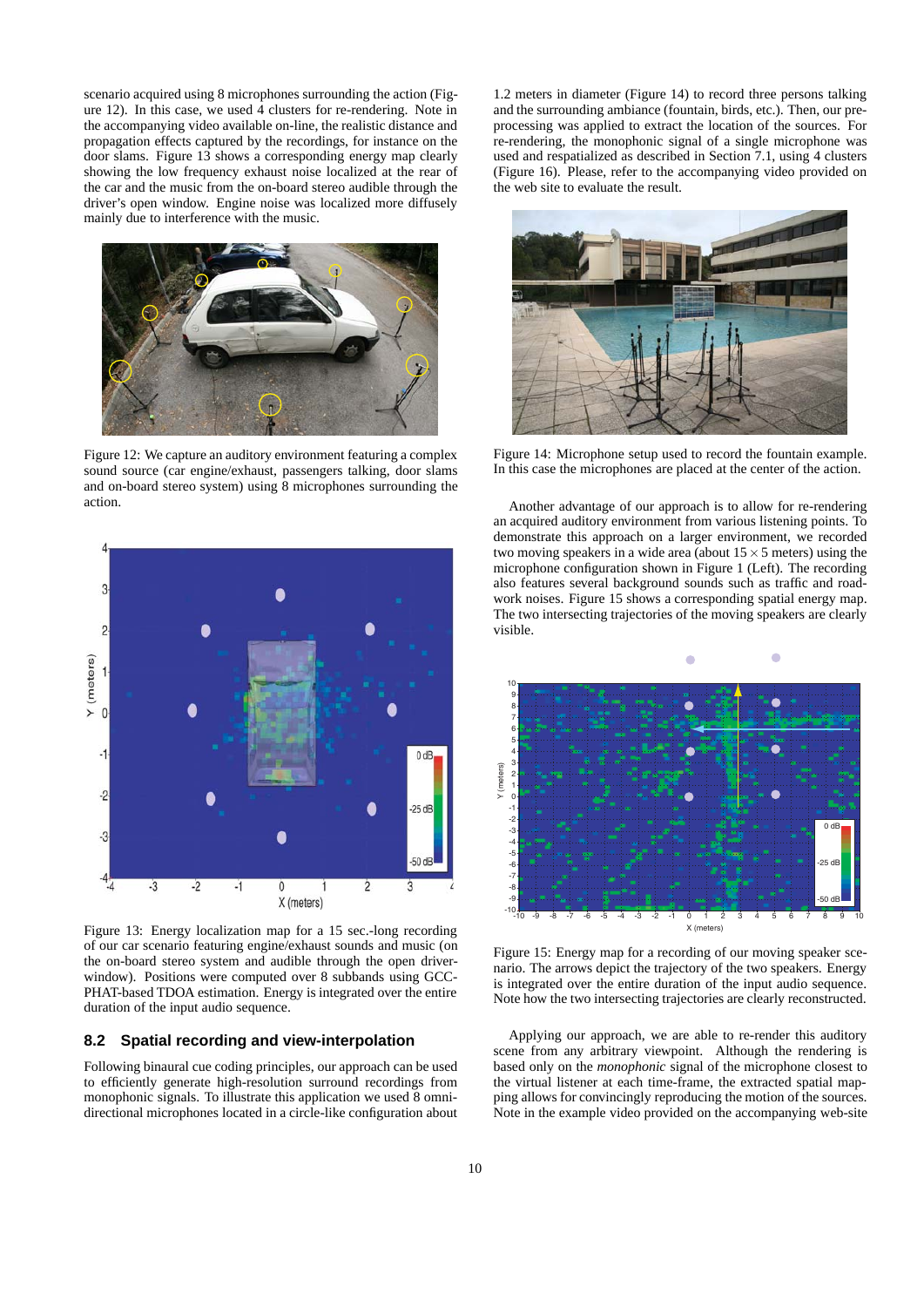how we properly capture front-to-back and left-to-right motion for the two moving speakers.

## **8.3 Spatial audio compositing and post-editing**

Finally, our approach allows for post-editing the acquired auditory environments and composite several recordings.

### **Source re-localization and modification**

Using our technique, we can selectively choose and modify various elements of the original recordings. For instance, we can select any spatial area in the scene and simply relocate all clusters included in the selected region. We demonstrate an example interactive interface for spatial modification where the user first defines a selection area then a destination location. All clusters entering the selection area are translated to the destination location using the translation vector defined by the center of the selection box and the target location. In the accompanying video, we show two instances of source re-localization where we first select a speaker on the left-hand side of the listener and move him to the right-hand side. In a second example, we select the fountain at the rear-left of the listener and move it to the front-right (Figure 16).

#### **Compositing**

Since our recording setups are spatially calibrated, we can integrate several environments into a single composite rendering which preserves the relative size and positioning of the various sound sources. For instance, it can be used to integrate a close-miked sound situation into a different background ambiance. We demonstrate an example of sound-field compositing by inserting our previous car example (Figure 12) into the scene with the two moving speakers (Figure 1). The resulting composite environment is rendered with 8 clusters and the 16 recordings of the two original soundscapes. Future work might include merging the representations in order to limit the number of composite recordings (for instance by "reprojecting" the recordings of one environment into the recording setup of the other and mixing the resulting signals).



Figure 16: An example interface for source re-localization. In this example we select the area corresponding to the fountain (in purple) and translate it to a new location (shown as a yellow cross). The listener is depicted as a large red sphere, the microphone array as small yellow spheres and the blue spheres show cluster locations.

#### **Real/Virtual integration**

Our approach permits spatially consistent compositing of virtual sources within real-world recordings. We can also integrate virtual objects, such as walls, and make them interact with the original recordings. For instance, by performing real-time ray-casting between the listener and the location of the frequency subbands, we can add occlusion effects due to a virtual obstacle using a model similar to [70]. Please, refer to the accompanying examples at the previously mentioned URL for a demonstration. Of course, perfect integration would also require correcting for the reverberation effects between the different environments to composite. Currently, we experimented only in environments with limited reverberation but blind extraction of reverberation parameters [7] and blind deconvolution are complementary areas of future research in order to better composite real and virtual sound-fields.

# **9 Discussion**

Although it is based on a simple mixing model and assumes Wdisjoint orthogonality for the sources, we were able to apply our approach to real-world recording scenarios. While not productiongrade yet, our results seem promising for a number of interactive and off-line applications.

While we tested it for both indoor and outdoor recordings, our approach is currently only applicable to environments with limited reverberation. Long reverberations will have a strong impact on our localization process since existing cross-correlation approaches are not very robust to interfering sound reflections. Other solutions based on blind channel identification in a reverberant context could lead to improved results [15].

Errors in localization of the frequency subbands can result in noticeable artefacts especially when moving very close to a source. These errors can come from several factors in our examples particularly low signal-to-noise ratio for the source to localize, blurring from sound reflections, correlation of two different signals in the case of widely spaced microphones or several sources being present in a single frequency subband. As a result, several overlapping sources are often fused at the location of the louder source. While the assumption of W-disjoint orthogonality has been proven to be suitable for speech signals [59], it is more questionnable for more general scenarios. It will only be acceptable if this source can perceptually mask the others. However, recent approaches for efficient audio rendering have shown that masking between sources is significant [69], which might explain why our approach can give satisfying results quite beyond the validity domain of the underlying models. Alternate decompositions [45, 40] could also lead to sparser representations and better results within the same framework.

The signal-to-noise ratio of the different sound sources is also directly linked to the quality of the result when moving very close to the source since our warping is likely to amplify the signal of the original recording in this case.

We are working on several improvements to alleviate remaining limitations of the system and improve the rendering quality:

Currently, we do not interpolate between recordings but select the signal of the microphone closest to the listener location for subsequent warping and re-rendering. This provides a correct solution for the case of omnidirectional anechoic point sources. In more general situations, discontinuities might still appear when switching from one microphone to the next. This can be caused, for instance, by the presence of a sound source with a strong directionality. A solution to this problem would be to warp the few microphones closest to the listener and blend the result at the expense of a higher computing cost. Note that naive blending between microphone signals before warping would introduce unwanted interferences, very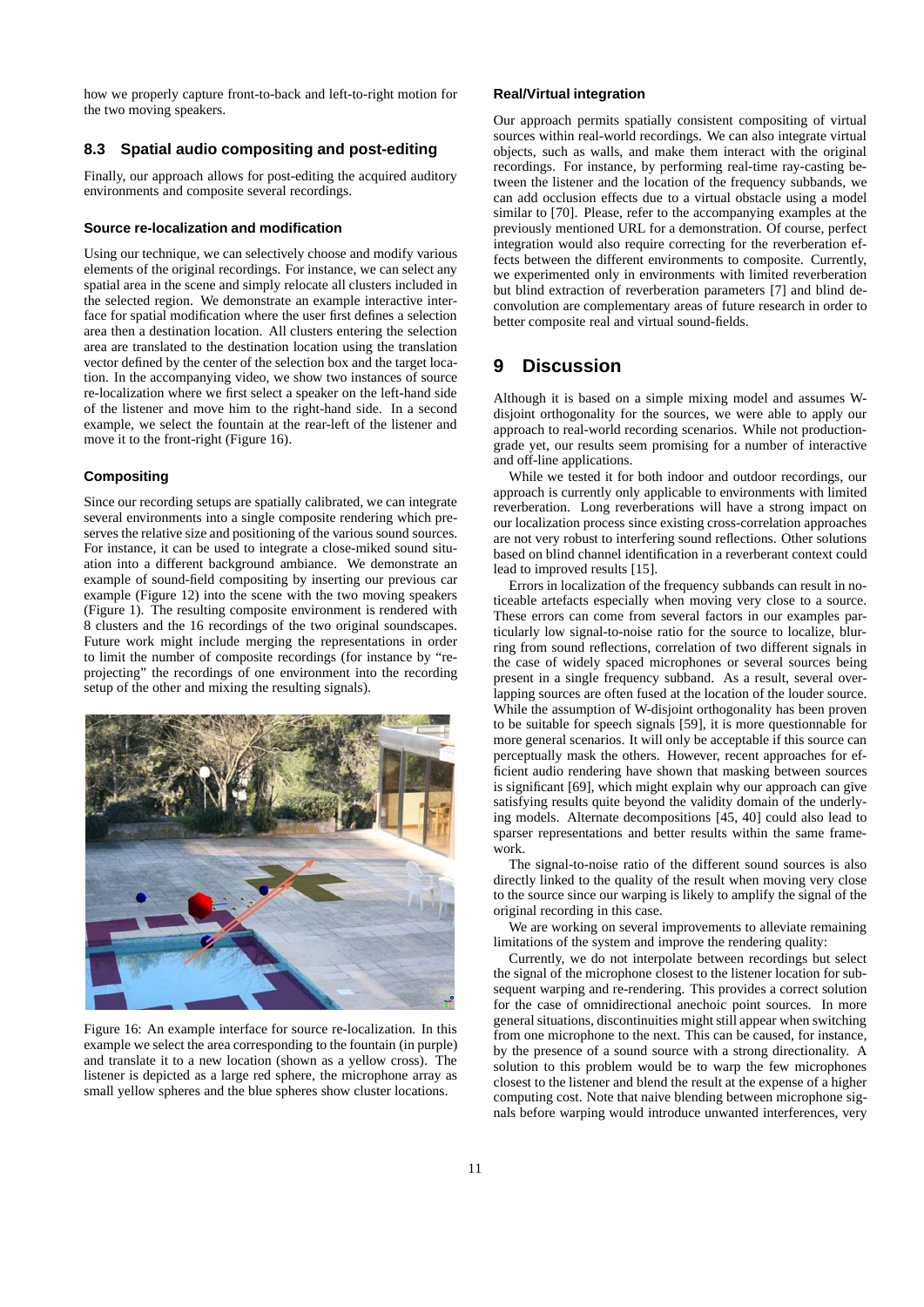noticeable in the case of widely-spaced microphones. Another option would be to experiment with morphing techniques [65] as an alternative to our position-based warping. We could also use different microphones for each frequency subband, for instance choosing the microphone closer to the location of each subband rather than the one closest to the listener. This would increase the signal-tonoise ratio for each source and could be useful to approximate a close-miking situation in order to edit or modify the reverberation effects for instance.

The number of bands also influences the quality of the result. More bands are likely to increase the spatial separation but since our correlation estimates are significantly noisy, it might also make artefacts more audible. In our case, we obtained better sounding results using a limited number of subbands (typically 8 to 16). Following the work of Faller et al. [8, 23, 22], we could also keep track of the inter-correlation between recordings in order to precisely localize only the frames with high correlation. Frames with low correlation could be rendered as "diffuse", forming a background ambiance which cannot be as precisely located [47]. This could be seen as explicitly taking background noise or spatially extended sound sources into account in our mixing model instead of considering only perfect anechoic point sources. We started to experiment with an explicit separation of background noise using noiseremoval techniques [21]. The obtained foreground component can then be processed using our approach while the background-noise component can be rendered separately at a lower spatial resolution. Example renderings available on the web site demonstrate improved quality in complex situations such as a seashore recording.

Sound source clustering and matting also strongly depends on the correlation and position estimates for the subbands. An alternative solution would be to first separate a number of sources using independent component analysis (ICA) techniques and then run TDOA estimation on the resulting signals [62, 29]. However, while ICA might improve separation of some sources, it might still lead to signals where sources originating from different locations are combined.

Another issue is the microphone setup used for the recordings. Any number of microphones can be used for localization starting from two (which would only give directional information). If more microphones are used, the additional TDOA estimates will increase the robustness of the localization process. From our experience, closely spaced microphones will essentially return directional information while microphone setups surrounding the scene will give good localization accuracy. Microphones uniformly spaced in the scene provide a good compromise between signal-to-noise ratio and sampling of the spatial variations of the sound-field. We also experimented with cardioid microphone recordings and obtained good results in our car example. However, for larger environments, correlation estimates are likely to become noisier due to the increase in separation between different recordings, making them difficult to correlate. Moreover, it would make interpolating between recordings more difficult in the general case. Our preferred solution was thus to use a set of identical omnidirectional microphones. However, it should be possible to use different sets of microphones for localization and re-rendering which opens other interesting possibilities for content creation, for instance by generating consistent 3D-audio flythroughs while changing the focus point on the scene using directional microphones.

Finally, our approach currently requires an off-line step which prevents it from being used for real-time analysis. Being able to compute cross-correlations in real-time for all pairs of microphones and all subbands would make the approach usable for broadcast applications.

# **10 Conclusions**

We presented an approach to record, edit and re-render real-world auditory situations. Contrary to most related approaches, we acquire the sound-field using an unconstrained, widely-spaced, microphone array which we spatially calibrate using photographs. Our approach pre-computes a spatial mapping between different frequency subbands of the acquired live recordings and the location in space from which they were emitted. We evaluated standard TDOA-based techniques and proposed a novel hierarchical localization approach. At run-time, we can apply this mapping to the frequency subbands of the microphone closest to the virtual listener in order to resynthesize a consistent 3D sound-field, including complex propagation effects which would be difficult to simulate. An additional clustering step allows for aggregating subbands originating from nearby location in order to segment individual sound sources or small groups of sound sources which can then be edited or moved around. To our knowledge, such level of editing was impossible to achieve using previous state-of-the-art and could lead to novel authoring tools for 3D-audio scenes.

We believe our approach opens many novel perspectives for interactive spatial audio rendering or off-line post-production environments, for example to complement image based rendering techniques or free-viewpoint video. Moreover, it provides a compact encoding of the spatial sound-field, which is independent of the restitution system. In the near future, we plan to run more formal perceptual tests in order to compare our results to binaural or high-order *Ambisonics* recordings in the case of fixed-viewpoint scenarios and to evaluate its quality using various restitution systems. From a psychophysical point of view, this work suggests that real-world sound scenes can be efficiently encoded using limited spatial information.

Other promising areas of future work would be to exploit perceptual localization results to improve localization estimation [72] and apply our analysis-synthesis strategy to the real-time generation of spatialized audio textures [42]. Finaly, making the calibration and analysis step interactive would allow the approach to be used in broadcasting applications (e.g., 3D TV).

# **Acknowledgments**

This research was made possible by a grant from the *région PACA* and was also partially funded by the RNTL project OPERA (http://www-sop.inria.fr/reves/OPERA). We acknowledge the generous donation of *Maya* as part of the *Alias* research donation program, Alexander Olivier-Mangon for the initial model of the car, and Frank Firsching for the animation.

# **References**

- [1] P. Aarabi. The fusion of distributed microphone arrays for sound localization. *EURASIP Journal on Applied Signal Processing*, 4:338–347, 2003.
- [2] T.D. Abhayapala and D.B. Ward. Theory and design of high order sound field microphones using spherical microphone array. *Proceedings of Intl. Conf. on Acoustics, Speech and Signal Processing*, 2002.
- [3] T. Ajdler and M. Vetterli. The plenacoustic function and its sampling. *Proc. of the 1st Benelux Workshop on Model-based processing and coding of audio (MPCA2002), Leuven, Belgium*, November 2002.
- [4] Thibaut Ajdler, Igor Kozintsev, Rainer Lienhart, and Martin Vetterli. Acoustic source localization in distributed sensor networks. *Asilomar Conference on Signals, Systems and Computers, Pacific Grove, CA*, 2:1328–1332, 2004.
- [5] Daniel G. Aliaga and Ingrid Carlbom. Plenoptic stitching: a scalable method for reconstructing 3d interactive walk throughs. In *SIGGRAPH '01: Proceedings of the 28th annual conference on Computer graphics and interactive techniques*, pages 443–450, New York, NY, USA, 2001. ACM Press.
- [6] C. Avendano. Frequency-domain source identification and manipulation in stereo mixes for enhancement, suppresssion and re-panning applications. *Proc. of IEEE Workshop on Applications of Signal Processing to Audio and Acoustics (WASPAA2003), New Paltz, NY, USA*, October 2003.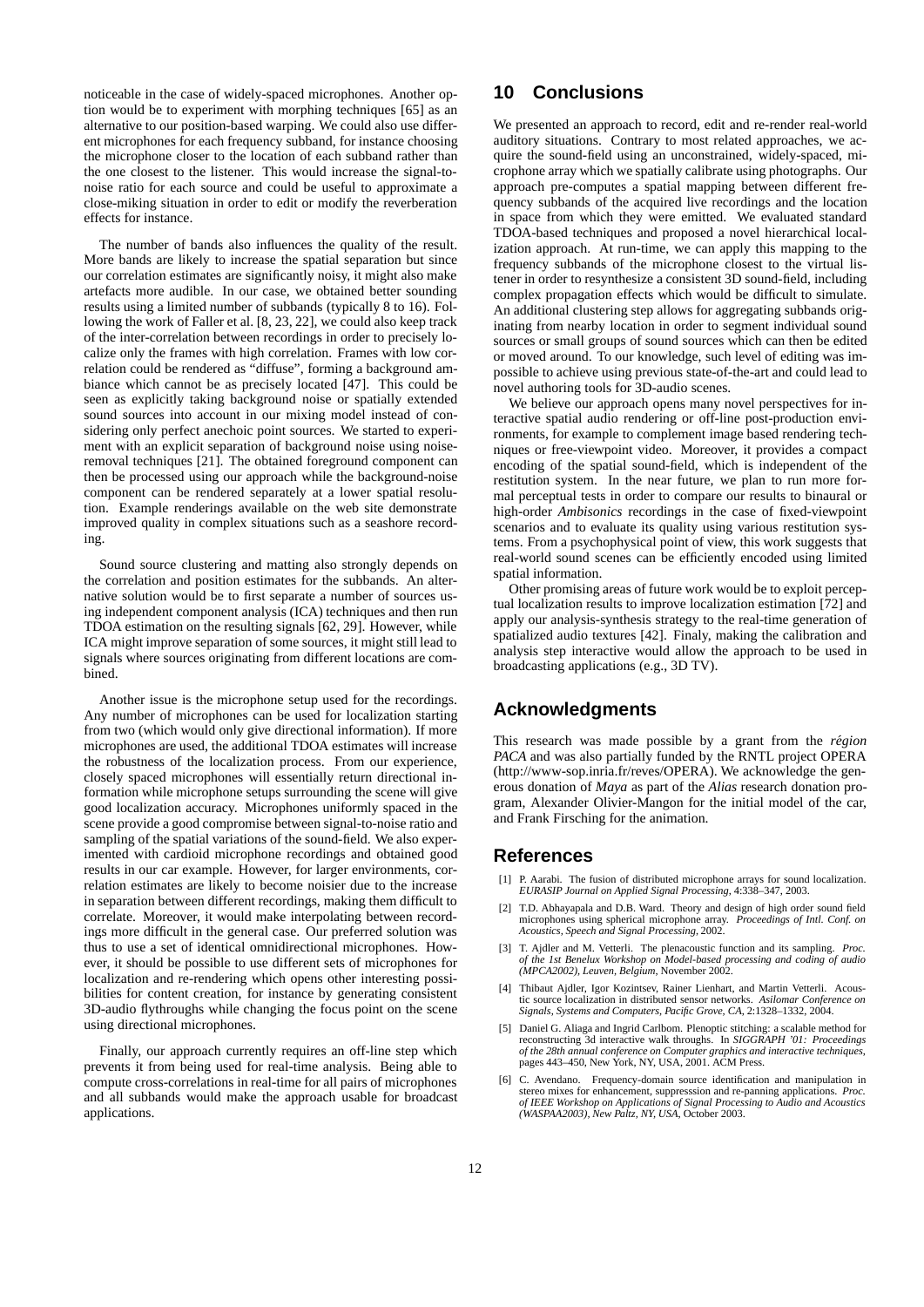- [7] A. Baskind and O. Warusfel. Methods for blind computational estimation of perceptual attributes of room acoustics. *proceedings of the AES 22nd Intl. Conf. on virtual, synthetic and entertainment audio, Espoo, Finland*, June 2002.
- [8] Frank Baumgarte and Christof Faller. Binaural cue coding part I: Psychoacoustic fundamentals and design principles. *IEEE Trans. on Speech and Audio Proc*, 11(6), 2003.
- [9] A.J. Berkhout, D. de Vries, and P. Vogel. Acoustic control by wave field synthesis. *J. of the Acoustical Society of America*, 93(5):2764–2778, may 1993.
- [10] M.M. Boone, E.N.G. Verheijen, and P.F. van Tol. Spatial sound-field reproduc-tion by wave-field synthesis. *J. of the Audio Engineering Society*, 43:1003–1011, December 1995.
- [11] A.S. Bregman. *Auditory Scene Analysis, The perceptual organization of sound*. The MIT Press, 1990.
- [12] Chris Buehler, Michael Bosse, Leonard McMillan, Steven Gortler, and Michael Cohen. Unstructured lumigraph rendering. *Proc. of ACM SIGGRAPH*, 2001.
- [13] J. Chen, J. Benesty, and Y. Huang. Performance of GCC- and AMDF-based time-delay estimation in practical reverberant environments. *EURASIP Journal on Applied Signal Processing*, 1:25–36, 2005.
- [14] J.C. Chen, K. Yao, and R.E. Hudson. Acoustic source localization and beam-forming: Theory and practice. *EURASIP Journal on Applied Signal Processing*, 4:359–370, 2003.
- [15] Jingdong Chen, Jacob Benesty, and Yiteng (Arden) Huang. Time delay estima-tion in room acoustic environments: An overview. *EURASIP Journal on Applied Signal Processing*, 2006:Article ID 26503, 2006.
- [16] S.E. Chen and L. Williams. View interpolation for image synthesis. *Computer Graphics*, 27(Annual Conference Series, Proc. of ACM SIGGRAPH93):279– 288, 1993.
- [17] P. Comon. Independent component analysis: A new concept. *Signal Processing*, 36:287–314, 1994.
- [18] J. Daniel, J.-B. Rault, and J.-D. Polack. Ambisonic encoding of other audio formats for multiple listening conditions. *105th AES convention, preprint 4795*, August 1998.
- [19] J.H. DiBiase, H.F. Silverman, and M.S. Branstein. *Microphone Arrays, Signal Processing Techniques and Applications, Chapter 8*. Springer Verlag, 2001.
- [20] M.N. Do. Toward sound-based synthesis: the far-field case. *Proc. of IEEE Intl. Conf. on Acoustics, Speech, and Signal Processing (ICASSP), Montreal, Canada*, May 2004.
- [21] Y. Ephraim and D. Malah. Speech enhancement using a minimum mean-square error short-time spectral amplitude estimator. *IEEE Trans. on Acoustics, Speech and Signal Processing*, 32(6):1109–1121, December 1984.
- [22] C. Faller and J. Merimaa. Source localization in complex listening situations: Selection of binaural cues based on interaural coherence. *J. of the Acoustical Society of America*, 116(5):3075–3089, November 2005.
- [23] Christof Faller and Frank Baumgarte. Binaural cue coding part II: Schemes and applications. *IEEE Trans. on Speech and Audio Proc*, 11(6), 2003.
- [24] O. Faugeras. *Three-Dimensional Computer Vision: A Geometric Viewpoint*. The MIT Press, Cambridge, Mass., 1993.
- [25] M.A. Gerzon. Ambisonics in multichannel broadcasting and video. *J. of the Audio Engineering Society*, 33(11):859–871, 1985.
- [26] Steven J. Gortler, Radek Grzeszczuk, Richard Szeliski, and Michael F. Cohen. The lumigraph. In *SIGGRAPH '96: Proceedings of the 23rd annual conference on Computer graphics and interactive techniques*, pages 43–54, New York, NY, USA, 1996. ACM Press.
- [27] U. Horbach, A. Karamustafaoglu, R. Pellegrini, P. Mackensen, and G. Theile. Design and applications of a data-based auralization system for surround sound. *106th Convention of the Audio Engineering Society, preprint 4976*, 1999.
- [28] Youichi Horry, Ken-Ichi Anjyo, and Kiyoshi Arai. Tour into the picture: using a spidery mesh interface to make animation from a single image. In SIG-<br>GRAPH '97: Proceedings of the 24th annual conference on Computer gr *and interactive techniques*, pages 225–232, New York, NY, USA, 1997. ACM Press/Addison-Wesley Publishing Co.
- [29] G. Huang, L. Yang, and Z. He. Multiple acoustic sources location based on blind source separation. *Proc. of the First International Conference on Natural Computation (ICNC'05)*, 2005.
- [30] Y. Huang, J. Benesty, and G.W. Elko. Microphone arrays for video camera steering. *Acoustic Signal Processing for Telecommunications*, 2000.
- [31] J.-M. Jot, V. Larcher, and J.-M. Pernaux. A comparative study of 3D audio encoding and rendering techniques. *Proceedings of the AES 16th international conference, Spatial sound reproduction, Rovaniemi, Finland*, april 1999.
- [32] Alexander Jourjine, Scott Rickard, and Ozgur Yilmaz. Blind separation of dis-joint orthogonal signals: Demixing n sources from 2 mixtures. In *IEEE International Conference on Acoustics, Speech and Signal Processing (ICASSP'00), Istanbul, Turkey*, June 2000.
- [33] R.E. Kalman. A new approach to linear filtering and prediction problems. *Transaction of the ASME-Journal of Basic Engineering*, 82 (Series D):35–45, 1960.
- [34] C.H. Knapp and G.C. Carter. The generalized correlation method for estimation of time delay. *IEEE Trans. on Acoustics, Speech and Signal Processing*, 24(4):320–327, August 1976.
- [35] H. Krim and M. Viberg. Two decades of array signal processing research. *IEEE Signal Processing Magazine*, pages 67–93, July 1996.
- [36] A. Laborie, R. Bruno, and S. Montoya. A new comprehensive approach of sur-round sound recording. *Proc. 114th convention of the Audio Engineering Society, preprint 5717*, 2003.
- [37] A. Laborie, R. Bruno, and S. Montoya. High spatial resolution multi-channel recording. *Proc. 116th convention of the Audio Engineering Society, preprint 6116*, 2004.
- [38] Martin J. Leese. Ambisonic surround sound FAQ (version 2.8), 1998. http://members.tripod.com/martin\_leese/Ambisonic/.
- [39] Marc Levoy and Pat Hanrahan. Light field rendering. In *SIGGRAPH '96: Proceedings of the 23rd annual conference on Computer graphics and interactive techniques*, pages 31–42, New York, NY, USA, 1996. ACM Press.
- [40] M. S. Lewicki and T. J. Sejnowski. Learning overcomplete representations. *Neu-ral Computation*, 12(2):337–365, 2000.
- [41] M.S. Lewicki. Efficient coding of natural sounds. *Nature Neuroscience*, 5(4):356–363, 2002.
- [42] L. Lu, L. Wenyin, and H.-J. Zhang. Audio textures: Theory and applications. *IEEE Transactions on Speech and Audio Processing*, 12(2):156–167, 2004.
- [43]  $D.G.$  Malham. Spherical harmonic coding of sound objects the ambisonic 'O' format. *Proc. of the 19th AES Conference, Surround Sound, Techniques, Technology and Perception, Schloss Elmau, Germany*, June 2001.
- [44] D.G. Malham and A. Myatt. 3D sound spatialization using ambisonic techniques. *Computer Music Journal*, 19(4):58–70, 1995.
- [45] S. Mallat and Z. Zhang. Matching pursuits with time-frequency dictionaries. *IEEE Transactions on Signal Processing*, 41(12):3397–3415, 1993.
- [46] J. Merimaa. Applications of a 3D microphone array. *112th AES convention, preprint 5501*, May 2002.
- [47] J. Merimaa and V. Pullki. Spatial impulse response rendering. *Proc. of the 7th Intl. Conf. on Digital Audio Effects (DAFX'04), Naples, Italy*, October 2004.
- [48] J. Meyer and G. Elko. Spherical microphone arrays for 3d sound recording. *chap. 2 in Audio Signal Processing for next-generation multimedia communication systems, Eds. Yiteng (Arden) Huang and Jacob Benesty, Bosten, Kluwer Academic Publisher*, 2004.
- [49] Brian C.J. Moore. *An introduction to the psychology of hearing*. Academic Press, 4th edition, 1997.
- [50] Randolph L. Moses, Dushyanth Krishnamurthy, and Robert Patterson. An autocalibration method for unattended ground sensors. *Acoustics, Speech, and Signal Processing (ICASSP '02)*, 3:2941– 2944, May 2002.
- [51] B. Mungamuru and P. Aarabi. Enhanced sound localization. *IEEE Transactions on Systems, Man and Cybernetics - Part B: Cybernetics*, 34(3), June 2004.
- [52] P.D. O'Grady, B.A. Pearlmutter, and S.T. Rickard. Survey of sparse and nonsparse methods in source separation. *Intl. Journal on Imaging Systems and Technology (IJIST), special issue on Blind source separation and deconvolution in imaging and image processing*, 2005.
- [53] R.S. Pellegrini. Comparison of data and model-based simulation algorithms for auditory virtual environments. *106th Convention of the Audio Engineering Soci-ety, preprint 4953*, 1999.
- [54] T. Porter and T. Duff. Compositing digital images. *Proceedings of ACM SIG-GRAPH 1984*, pages 253–259, July 1984.
- [55] V. Pulkki. Directional audio coding in spatial sound reproduction and stereo upmixing. *Proc. of the AES 28th Int. Conf, Pitea, Sweden*, June 2006.
- [56] D.V. Rabinkin, R.J. Renomeron, J.C. French, and J.L. Flanagan. Estimation of wavefront arrival delay using the cross-power spectrum phase technique. *132th meeting of the Acoustical Society of America, Honolulu*, December 1996.
- [57] Richard Radke and Scott Rickard. Audio interpolation. In *the Audio Engineering Society 22nd International Conference on Virtual, Synthetic and Entertainment Audio (AES'22), Espoo, Finland*, pages 51–57, June 15-17 2002.
- [58] S. Rickard. Sparse sources are separated sources. *Proceedings of the 16th Annual European Signal Processing Conference, Florence, Italy*, 2006.
- [59] S. Rickard and O. Yilmaz. On the approximate w-disjoint orthogonality of speech. *Proceedings of Intl. Conf. on Acoustics, Speech and Signal Processing*, 2002.
- [60] Y. Rui and D. Florencio. New direct approaches to robust sound source localiza-tion. *Intl. Conf. on Multimedia and Expo (ICME)*, July 2003.
- [61] H. Samet. *The Design and Analysis of Spatial Data Structures*. Addison-Wesley, 1990.
- [62] H. Saruwatari, S. Kurita, K. Takeda, F. Itakura, T. Nishikawa, and K. Shikano. Blind source separation combining independent component analysis and beam-forming. *EURASIP Journal on Applied Signal Processing*, 11:1135–1146, 2003.
- [63] H. Sawada, S. Araki, R. Mukai, and S. Makino. Blind extraction of dominant tar-get sources using ica and time-frequency masking. *IEEE Trans. Audio, Speech, and Language Processing*. accepted for future publication.
- [64] R.O. Schmidt. Multiple emitter location and signal parameter estimation. *IEEE Transactions on Antennas and Propagation*, AP-34(3), March 1986.
- [65] M. Slaney, M. Covell, and B. Lassiter. Automatic audio morphing. *Proceedings of Intl. Conf. on Acoustics, Speech and Signal Processing*, May 1996.